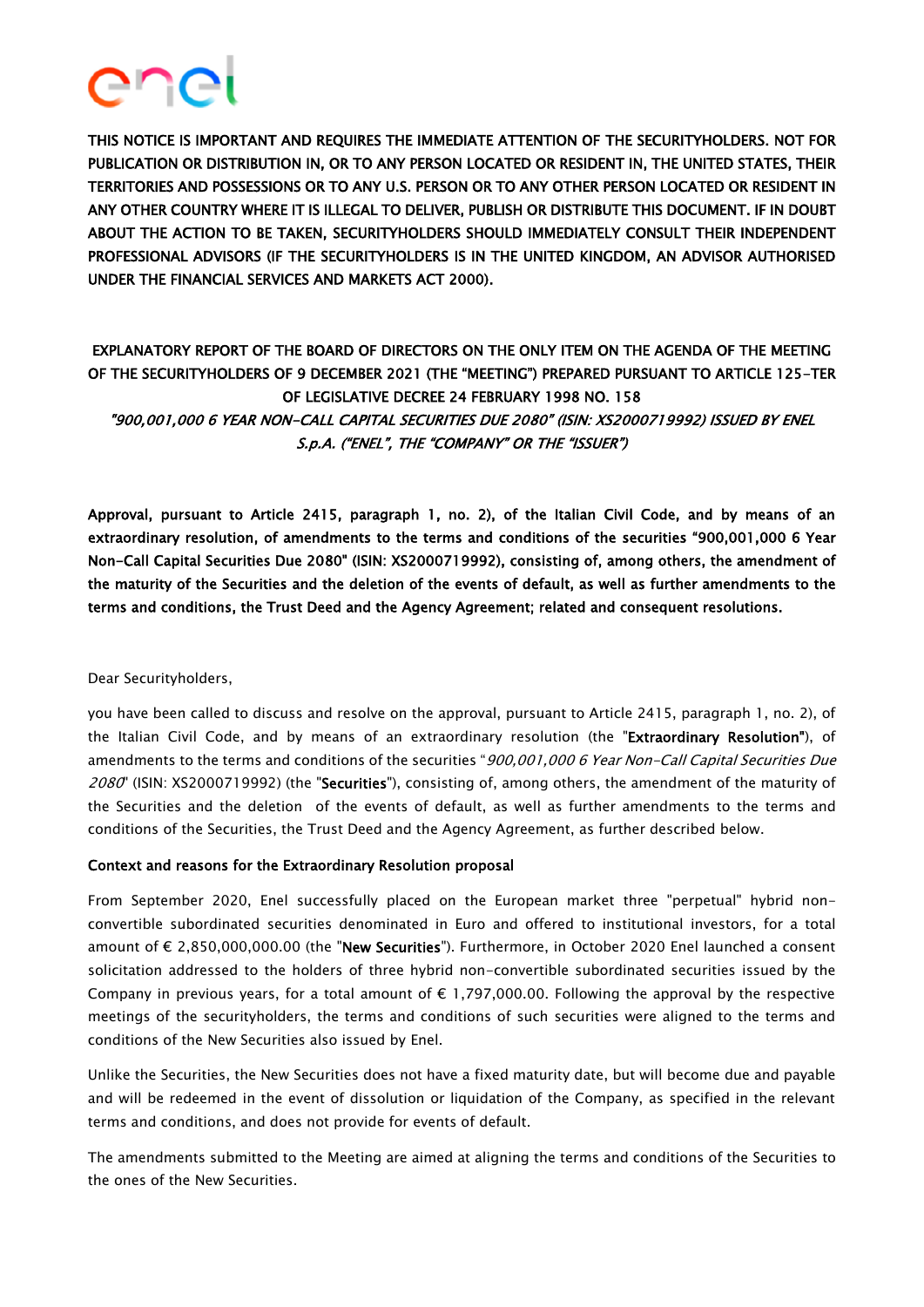

In accordance with the applicable IFRS accounting principles, as a result of these amendments, the Securities will cease to be accounted as financial liability in the Company's financial statements and will be accounted for as equity.

The context and reasons for the proposed Extraordinary Resolution are also illustrated in the memorandum relating to the consent solicitation published on the website of Enel S.p.A. (the "Issuer" or "Enel") www.enel.com, within the section "Investors" (the "Consent Solicitation Memorandum").

Securityholders are invited to read this report (the "Explanatory Report") and the Consent Solicitation Memorandum before deciding how to cast their vote in relation to the proposed Extraordinary Resolution.

#### Proposed amendments to the terms and conditions of the Securities

Proposed amendments to the terms and conditions of the Securities are analytically indicated in annex 1 to this Explanatory Report.

#### Documents available for consultation

Securityholders may inspect copies of the following documents up to 15 minutes before the Meeting at the Issuer's registered office, as well as upon request to the Tabulation Agent to be sent to the email address: enel@lucid-is.com:

- the notice of the Meeting;
- this Explanatory Report;
- the Consent Solicitation Memorandum:
- the Trust Deed (setting out the terms and conditions of the Securities);
- the Agency Agreement;
- the draft Supplemental Trust Deed (setting out the proposed amendments to the terms and the conditions of the Securities);
- the draft Supplemental Agency Agreement.

The above documents are also published on the Issuer's website: www.enel.com in the "Investors" section.

The notice of the Meeting has also been published on 28 October 2021 on the website of the Euronext Dublin (www.euronext.com/en/markets/dublin), on the authorised storage mechanism called (www.emarketstorage.com), and has been distributed to Securityholders through Euroclear Bank S.A./N.V. and Clearstream Banking, société anonyme. The extract of the notice of the Meeting was also published by the Company on the eMarket Storage and in the daily newspaper "Milano Finanza" on 29 October 2021.

In view of the above, we submit the following Extraordinary Resolution to the Meeting for approval in accordance with the terms and conditions of the Securities and the Trust Deed:

## EXTRAORDINARY RESOLUTION

"The meeting (the "Meeting") of the securityholders (the "Securityholders") of the "€900,001,000 6 Year Non-Call Capital Securities due 2080" (ISIN: XS2000719992) (the "Securities") issued by ENEL S.p.A. ("ENEL" or the "Issuer") based on a resolution of the Board of Directors of the Issuer dated 9 May 2018 and a determination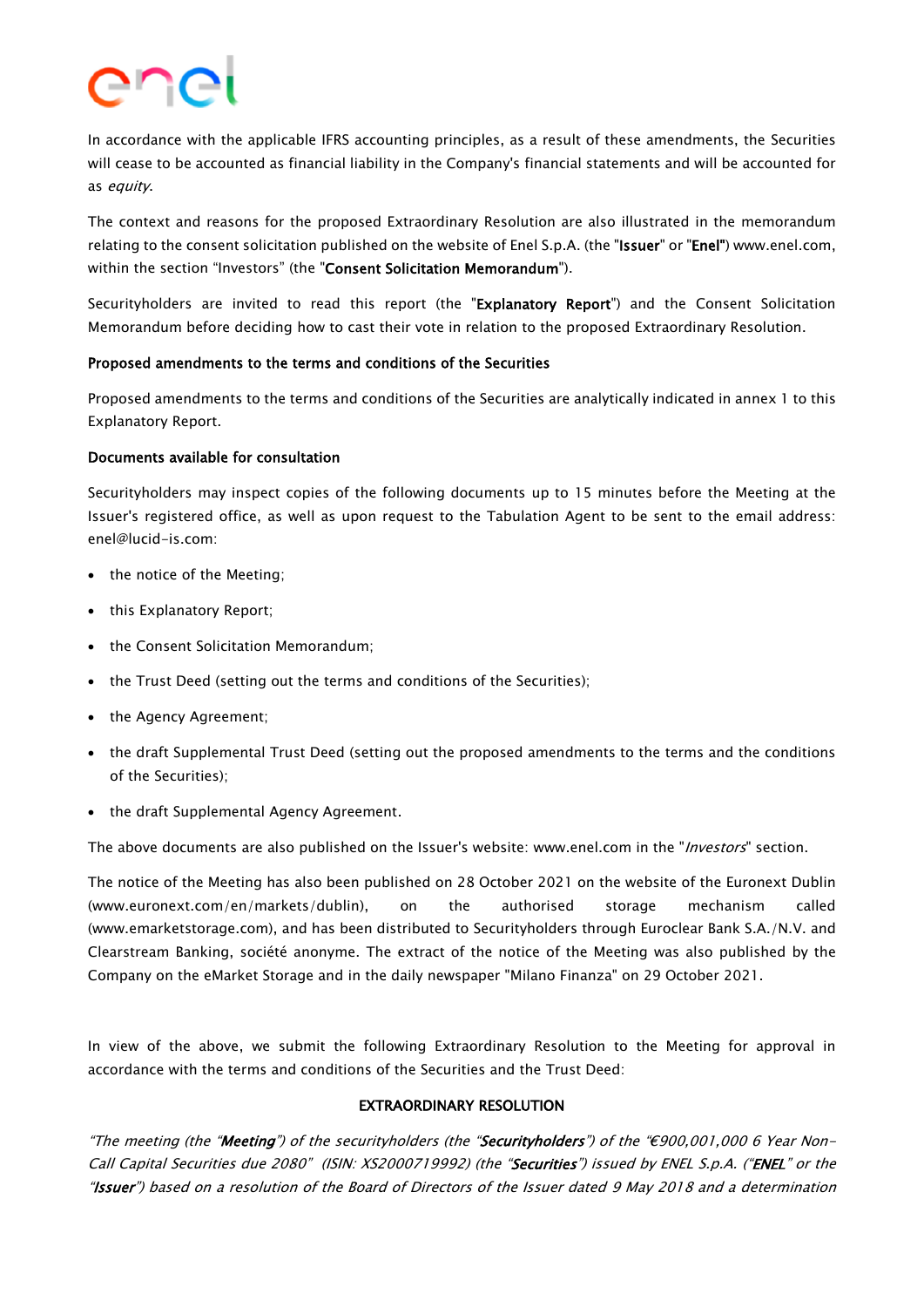

of the Chief Executive Officer of the Issuer dated 8 May 2019, on the basis of a trust deed dated 24 May 2019 (the "Trust Deed") entered into between the Issuer and BNY Mellon Corporate Trustee Services Limited, as trustee (the "Trustee") for the Securityholders:

#### RESOLVES:

- 1. to consent to and approve, pursuant to Article 2415, paragraph 1., n. 2 of the Italian Civil Code, the amendments to the terms and conditions of the Securities, as analytically set out in the document attached to this resolution (the "Extraordinary Resolution"), consisting of, among others, the amendment of the maturity of the Securities and the deletion of the events of default;
- 2. to consent to and approve the amendment of the Trust Deed by way of a supplemental trust deed in the manner set out in the draft of the supplemental trust deed which, if this Extraordinary Resolution is duly passed, will be entered into between the Issuer and the Trustee in order to amend the terms and conditions of the Securities attached thereto and effect certain further amendments to the Trust Deed in connection, among others, with the amendment of the terms and conditions of the Securities (the "Supplemental Trust Deed"), the draft of the Supplemental Trust Deed being substantially in the form submitted to the Meeting and made available on the Issuer's website www.enel.com, in the section "Investors";
- 3. to consent to and approve the amendment of the agency agreement dated 24 May 2019 (the "Agency Agreement") entered into between the Issuer, the Trustee and The Bank of New York Mellon, London Branch, in its capacity as agent bank and principal paying agent (the "Principal Paying Agent"), by way of a supplemental agency agreement in the manner set out in the draft of the supplemental agency agreement which, if this Extraordinary Resolution is duly passed, will be entered into between, among others, the Issuer, the Trustee and the Principal Paying Agent to amend the terms and conditions of the Agency Agreement in connection, among others, with the amendment of the terms and conditions of the Securities (the "Supplemental Agency Agreement"), the draft of the Supplemental Agency Agreement being substantially in the form submitted to the Meeting and made available on the Issuer's website www.enel.com,, in the section "Investors";
- 4. to authorise, sanction, direct, request, instruct and empower the Trustee to concur with the amendments referred to in paragraphs 1 to 3 of this Extraordinary Resolution and, in order to give effect to and to implement such modifications, on or shortly after the passing of this Extraordinary Resolution, to execute the Supplemental Trust Deed and the Supplemental Agency Agreement in the form of drafts submitted to this Meeting and made available on the Issuer's website www.enel.com, in the section "Investors", with such amendments (if any) thereto as the Trustee may deem appropriate in its absolute discretion;
- 5. to authorise, sanction, direct, request, instruct and empower the Issuer to authorise, sanction, direct, request, instruct and empower the Agents to execute the Supplemental Agency Agreement in the form of draft submitted to this Meeting and made available on the Issuer's website www.enel.com, in the section "Investors", with such amendments (if any) thereto as the Trustee may deem appropriate in its absolute discretion and to do all such other deeds, instruments, acts and things as may be necessary, desirable or expedient to carry out and to give effect to this Extraordinary Resolution and the implementation of the Amendments;
- 6. to approve the preparation of, and entry into of, any documentation in relation thereto which the competent authorities may require to be prepared in connection with the amendment to the terms and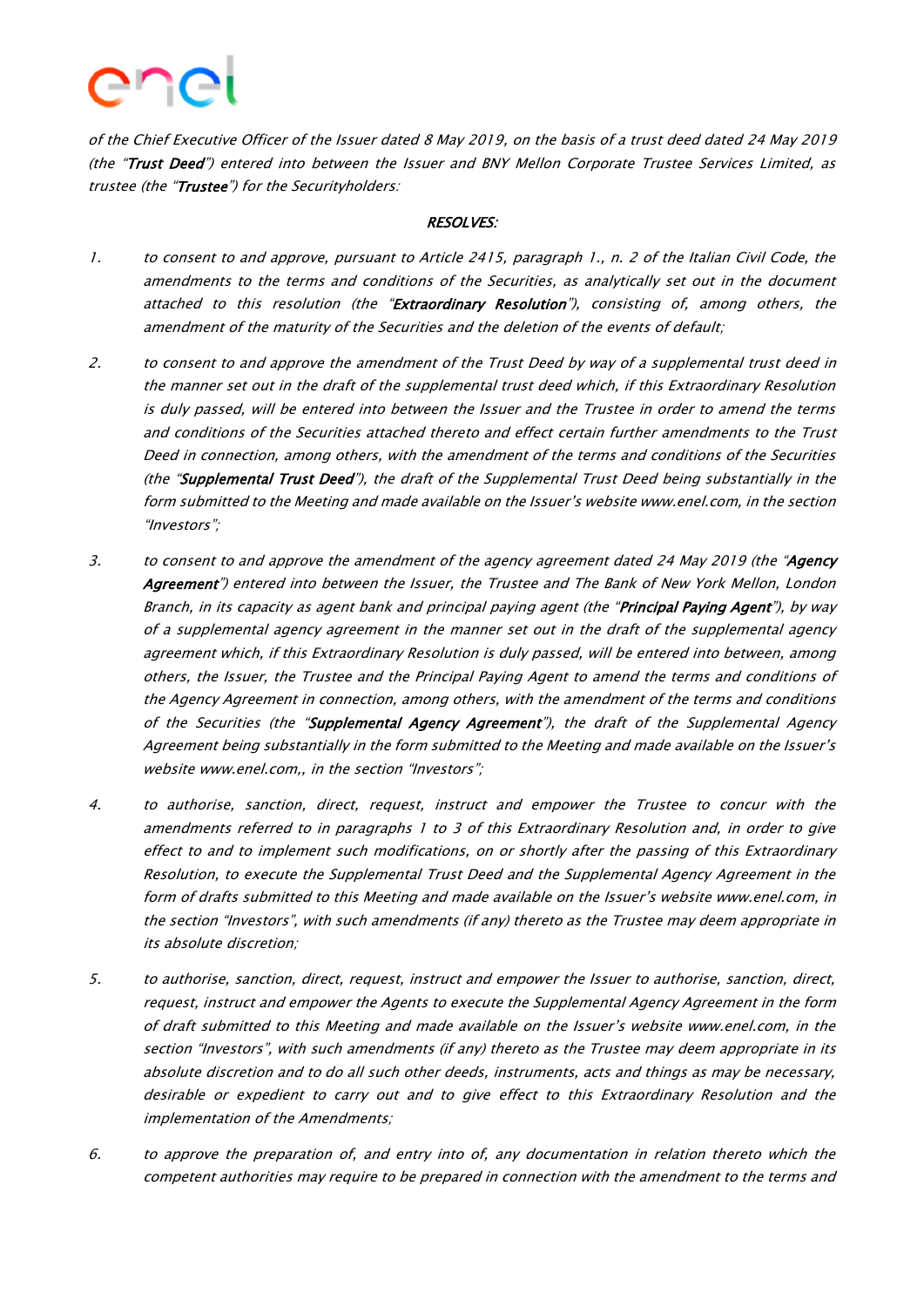

conditions of the Securities and related amendments described in paragraphs 1 to 3 of this Extraordinary Resolution;

- 7. to authorise, sanction, direct, request, instruct and empower the Trustee in its absolute discretion to concur with, and to execute and do, all such deeds, instruments, acts and things as may be necessary or desirable to carry out and give effect to this Extraordinary Resolution;
- 8. to waive any claim that the Securityholders may have against the Trustee arising as a result of any loss or damage (including legal fees and taxes) which the Securityholders may suffer or incur as a result of the Trustee taking any action in accordance with this Extraordinary Resolution and the Securityholders further confirm that they will not seek to hold the Trustee liable for any such loss or damage (including legal fees and taxes), whether or not such losses were foreseeable to the Trustee;
- 9. to discharge, indemnify and exonerate the Trustee from all liabilities (including legal fees and taxes) for which it may have become or may become responsible under the Trust Deed or the Securities in respect of any act or omission in connection with this Extraordinary Resolution or its implementation, the amendments and modifications referred to in paragraphs 1 to 3 of this Extraordinary Resolution or the implementation of those amendments;
- 10. resolve that the Trustee shall not be responsible for acting upon this Extraordinary Resolution even though it may be subsequently found that there is a defect in the passing of this Extraordinary Resolution or that for any reason this Extraordinary Resolution is not valid or binding
- 11. to acknowledge that the matters and more generally the resolutions on the agenda do not extinguish or replace the obligations deriving from the Securities or otherwise arising out therefrom;
- 12. to acknowledge that capitalised terms used in this Extraordinary Resolution and not otherwise defined have the same meanings as given to them in the Trust Deed;
- 13. to approve, sanction and assent to every abrogation, amendment and modification, compromise or arrangement in respect of the rights of the Securityholders against the Issuer whether such rights shall arise under the Trust Deed, or otherwise involved in or resulting from this Extraordinary Resolution, the amendments referred to in paragraphs 1 to 3 (including but not limited to the change of the maturity of the Securities, the deletion of the events of default), or their implementation and/or the amendments and modifications to the Trust Deed, the Agency Agreement or their implementation (in the manner set out in the draft Supplemental Trust Deed an the Supplemental Agency Agreement); and
- 14. to vest the Board of Directors and, on its behalf, the Charmain and the Chief Executive Officer, severally and with power to sub-delegate – with any powers necessary to implement the resolutions set out in the paragraphs above and carry out anything required, appropriate, instrumental and/or connected for the successful implementation of these resolutions.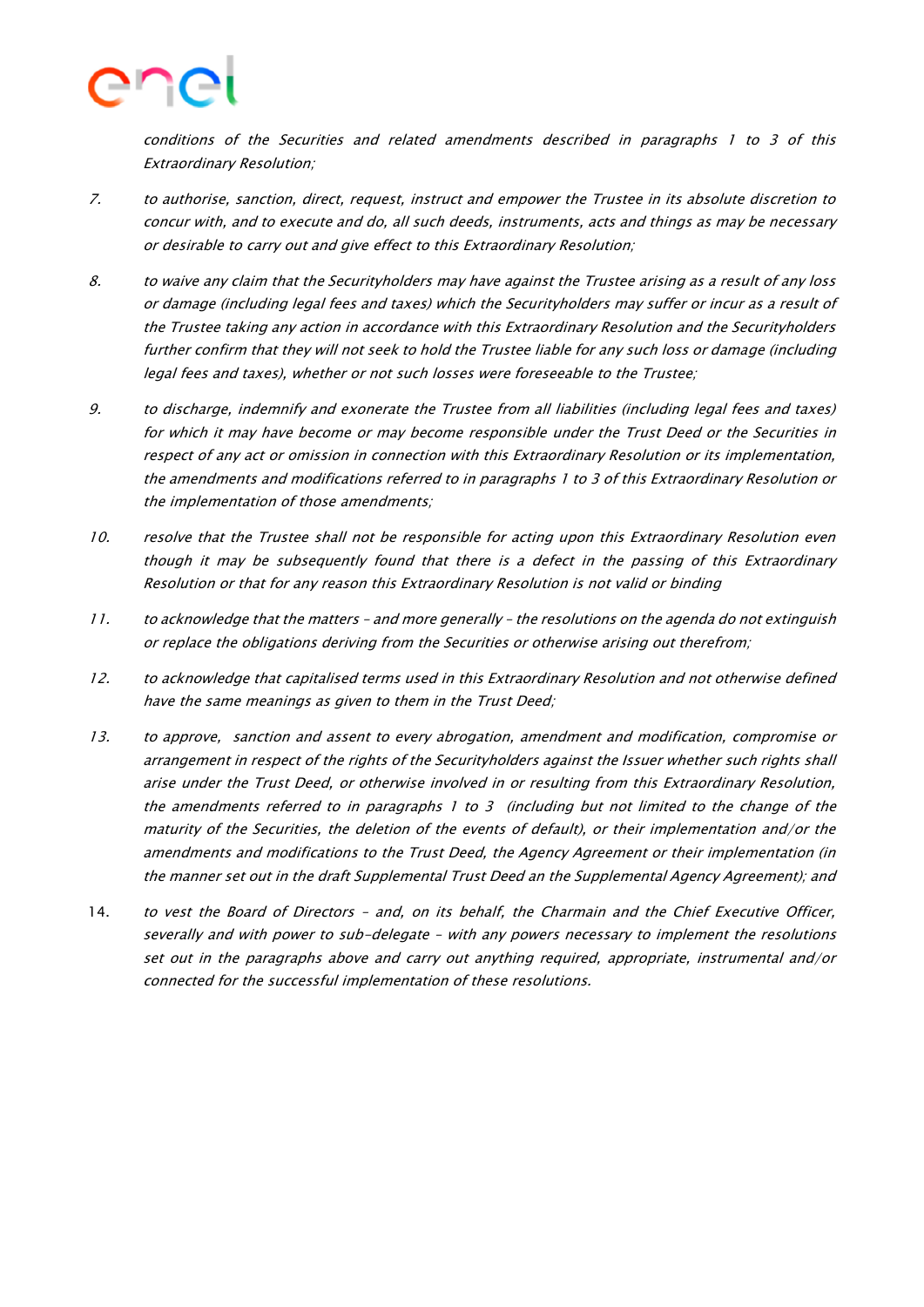

#### Annex 1

## Amendments to the terms and conditions of the Securities

| <b>English version</b>                                                                                                                                                                                                                                                                                                                                                                                                                                                                                                                                                                                                                                                                                                                                                                                                                                                                                                                                                                                    | <b>Italian Translation</b>                                                                                                                                                                                                                                                                                                                                                                                                                                                                                                                                                                                                                                                                                                                                                                                                                                                                                                                                                                                                                                                            |
|-----------------------------------------------------------------------------------------------------------------------------------------------------------------------------------------------------------------------------------------------------------------------------------------------------------------------------------------------------------------------------------------------------------------------------------------------------------------------------------------------------------------------------------------------------------------------------------------------------------------------------------------------------------------------------------------------------------------------------------------------------------------------------------------------------------------------------------------------------------------------------------------------------------------------------------------------------------------------------------------------------------|---------------------------------------------------------------------------------------------------------------------------------------------------------------------------------------------------------------------------------------------------------------------------------------------------------------------------------------------------------------------------------------------------------------------------------------------------------------------------------------------------------------------------------------------------------------------------------------------------------------------------------------------------------------------------------------------------------------------------------------------------------------------------------------------------------------------------------------------------------------------------------------------------------------------------------------------------------------------------------------------------------------------------------------------------------------------------------------|
| The first paragraph of the Conditions shall be<br>amended as follows, where the text set out<br>below inblue ("blue text") shall be considered as<br>being addedand the text in red strikethrough<br>below ("red strikethrough text") shall<br>be<br>considered as being deleted:                                                                                                                                                                                                                                                                                                                                                                                                                                                                                                                                                                                                                                                                                                                         | primo paragrafo delle Condizioni sarà<br>Ш.<br>modificatocome segue, dove il testo riportato di<br>seguito in blu ("testo blu") sarà considerato<br>aggiunto e il testo riportato di seguito in<br>carattere barrato rosso ("testo barrato rosso")<br>sarà considerato eliminato:                                                                                                                                                                                                                                                                                                                                                                                                                                                                                                                                                                                                                                                                                                                                                                                                     |
| The €900,001,000 Perpetual 6 Year Non-Call<br>Capital Securities due 24 May 2080 (the<br>"Securities", which expression shall in these<br>Conditions, unless the context otherwise<br>requires, include any further securities issued<br>pursuant to Condition 15 and forming a single<br>series with the Securities) of Enel S.p.A. (the<br>"Issuer") areconstituted by a Trust Deed dated<br>24 May 2019 (the "Trust Deed") made between<br>the Issuer and BNY Mellon Corporate Trustee<br>Limited (the " <b>Trustee</b> ",<br>which<br>Services<br>expression shall include its successor(s)) as<br>trustee for the holders of the Securities (the<br>"Securityholders") and the holders of the interest<br>coupons appertaining to the Securities (the<br>" <b>Couponholders</b> " and<br>the<br>"Coupons"<br>respectively, which expressions shall, unless<br>the context otherwise requires, include the<br>talons for further interest coupons<br>(the<br>"Talons") and theholders of the Talons). | I Titoli di Capitale Perpetui Non-Call per 6 Anni<br>da €900.001.000 <del>con scadenza al 24 maggio</del><br>2080 (i "Titoli", il cui termine, nelle presenti<br>Condizioni, salvo che il contesto imponga<br>altrimenti, includerà eventuali ulteriori titoli<br>emessi ai sensi della Condizione 15 e che<br>costituiscono un'unica serie con i Titoli) di Enel<br>S.p.A. (l'"Emittente") sono costituiti da un Trust<br>Deed del 24 maggio 2019 (il "Trust Deed")<br>stipulato dall'Emittente e da BNY Mellon<br>Corporate Trustee Services Limited (il "Trustee",<br>la cui definizione includerà il/i suo/suoi<br>successore/i) in qualità di trustee dei portatori<br>dei Titoli (i " <b>Portatori dei Titoli</b> ") e i titolari delle<br>cedole<br>interessi relative<br>Titoli<br>ai<br>(rispettivamente "Titolari delle Cedole" e<br>"Cedole", le cui definizioni, salvo che il contesto<br>imponga altrimenti, includeranno le cedole di<br>affogliamento per ulteriori cedole interessi (le<br>"Cedole di Affogliamento") e i titolari delle<br>Cedole di affogliamento). |
| The definition of "Accounting Event" shall be<br>amended as follows, where the text set out<br>below inblue ("blue text") shall be considered as<br>being addedand the text in red strikethrough<br>below ("red strikethrough text") shall be<br>considered as being deleted:                                                                                                                                                                                                                                                                                                                                                                                                                                                                                                                                                                                                                                                                                                                             | La definizione di "Evento Contabile"<br>sarà<br>modificata come segue, dove il testo riportato<br>di seguito in blu ("testo blu") sarà considerato<br>aggiuntoe il testo riportato di seguito in barrato<br>rosso ("testo barrato rosso") sarà considerato<br>eliminato:                                                                                                                                                                                                                                                                                                                                                                                                                                                                                                                                                                                                                                                                                                                                                                                                              |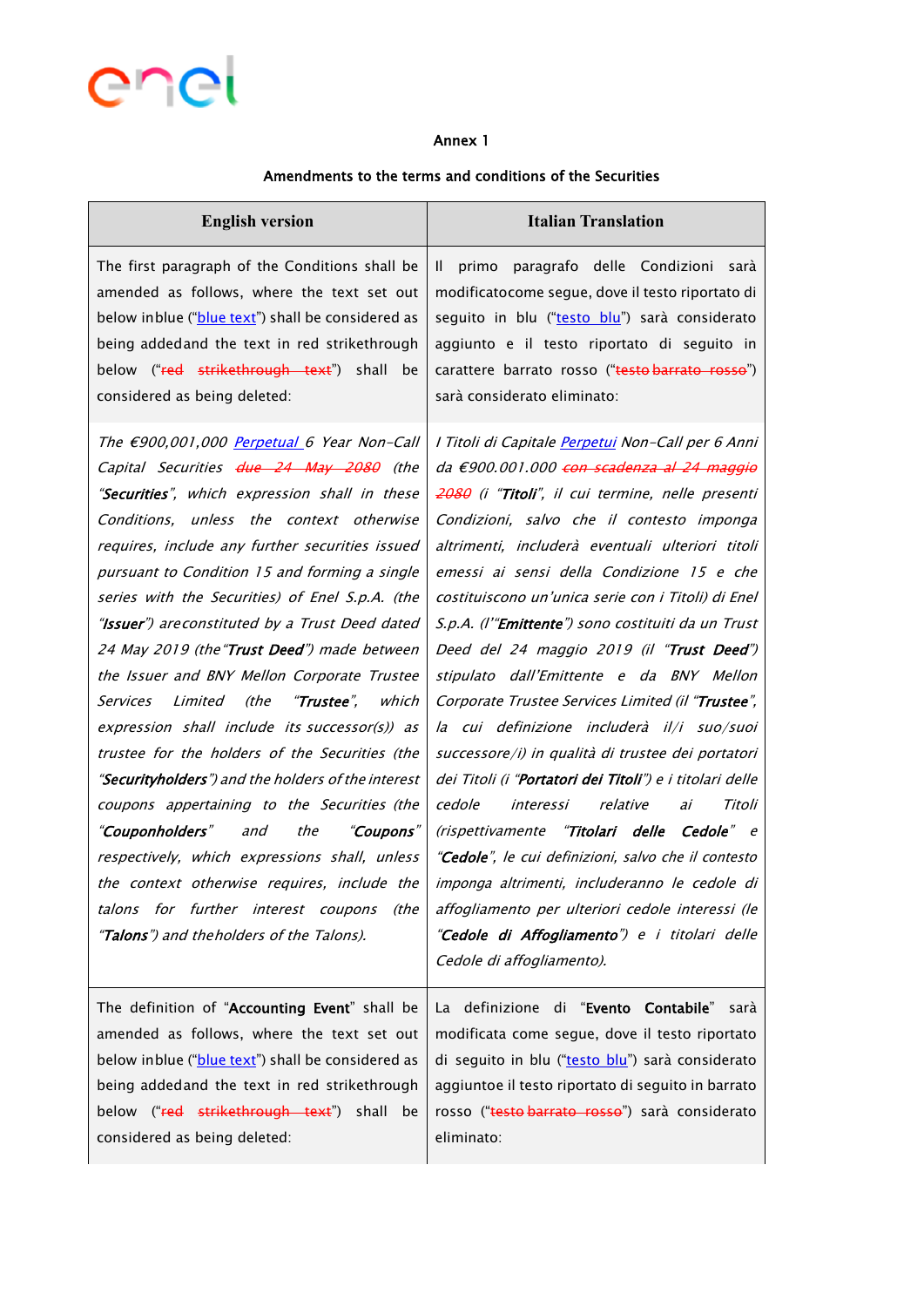An ''Accounting Event" shall occur if as <sup>a</sup> result of a change in the accounting practices or principles applicable to the Issuer, which currently are the international accounting standards (International Accounting Standards — IAS and International Financial Reporting Standards — IFRS) issued by the International Accounting Standards Board (IASB), the interpretations of the International Financial Reporting Interpretations Committee (IFRIC) and the Standing Interpretations Committee (SIC), adopted by the European Union pursuant to Regulation (EC) 1606/2002 ("IFRS"), or any other accounting standards that may replace **IFRS** which becomes effective after the **Issue** Consent Date (the "Change"), the obligations of the Issuer in respect of the Securities , following the official adoption of such Change, which may fall before the date on which the Change will come into effect, can no longer be recorded as a "financial liability" equity" (strumento di capitale), in accordance with accounting practices or principlesapplicable to the Issuer at the time of the nextFinancial Statements, and <sup>a</sup> recognised accountancy firm of international standing, acting upon instructions of the Issuer, has delivered an opinion, letter or report addressed to the Issuer to that effect, and the Issuer cannot avoid the foregoing by taking reasonable measures available to it.

Un "Evento Contabile" si verificherà qualora a seguito di una modifica delle pratiche contabili <sup>o</sup> dei principi applicabili all'Emittente, che attualmente sono i principi contabili internazionali (International Accounting Standards — IAS e International Financial Reporting Standards — IFRS) emessi dall'International Accounting Standards Board (IASB), delle interpretazioni dell'International Financial Reporting Interpretations Committee (IFRIC) <sup>e</sup> dello Standing Interpretations Committee (SIC), adottate dall'Unione Europea ai sensi del Regolamento (CE) 1606/2002 ("IFRS"), o di qualsiasi altro principio contabile che possa sostituire gli IFRS che divengono efficaci dopo la Data <del>di Emissione</del> del Consenso (la "Modifica"), le obbligazioni dell'Emittente con riferimento ai Titoli, a seguito dell'adozione ufficiale di tale Modifica, che potrebbe avverarsi prima della data in cui la Modifica entrerà in vigore, non potranno più essere contabilizzate quali "passività finanziaria" "patrimonio netto" (strumento di capitale), in conformità alle pratiche <sup>o</sup> ai principi contabili applicabili all'Emittente al momento del successivoBilancio <sup>e</sup> una società di revisione contabile riconosciuta a livello internazionale, che agisce su istruzioni dell'Emittente, abbia rilasciato un parere, una comunicazione o una relazione indirizzata all'Emittente in tal senso e l'Emittente non possa evitare quanto precede adottando misure ragionevoli a propria disposizione.

Letter (A) of the definition of "Benchmark Event" shall be amended as follows, where the text set out below in blue ("blue text") shall be considered as being added:

La lettera (A) di cui alla definizione di "Evento Benchmark" sarà modificata come segue, dove il testo riportato di seguito in blu ("testo blu") sarà considerato aggiunto:

"Benchmark Event" means: "Evento Benchmark" indica:

(A) l'interruzione di pubblicazione della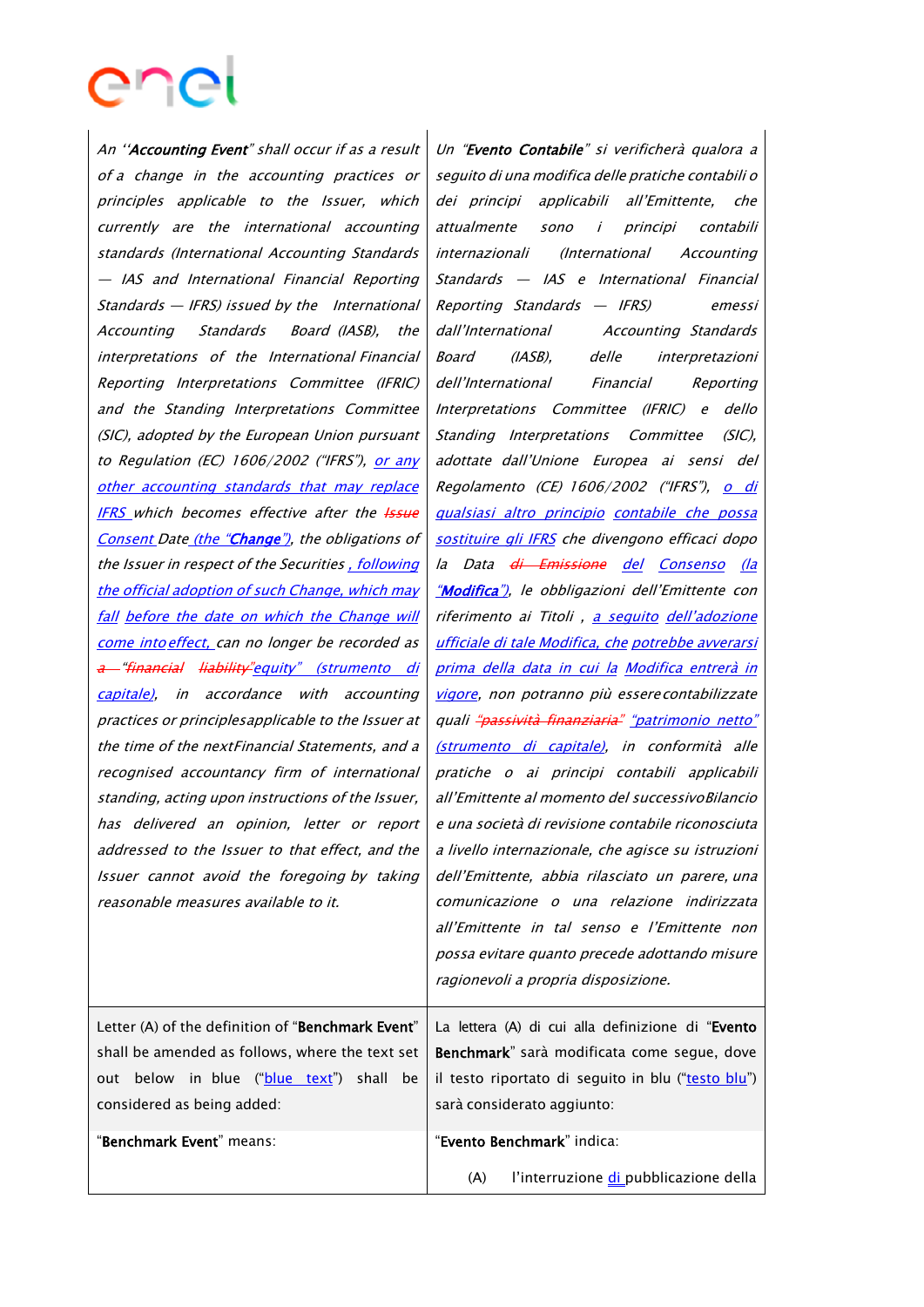

| the EUR 5-year Swap Rate ceasing to be<br>published for a period of at least 5 Business<br>Days or ceasing to exist or being subject to a<br>material change; or                                                                                                                                                                               | EUR 5-year Swap Rate per un<br>periodo almeno pari a 5 giorni<br>lavorativi o il venir meno della stessa<br>o qualora questa subisca una<br>modifica sostanziale; o                                                                                                                                                                                                                                                                                           |
|------------------------------------------------------------------------------------------------------------------------------------------------------------------------------------------------------------------------------------------------------------------------------------------------------------------------------------------------|---------------------------------------------------------------------------------------------------------------------------------------------------------------------------------------------------------------------------------------------------------------------------------------------------------------------------------------------------------------------------------------------------------------------------------------------------------------|
| The definition of "Consent Date" shall be added<br>between the definition of "Code" and the<br>definition of "Decree No. 239" as follows, where<br>the text set out below in blue (" <i>blue text</i> ") shall<br>be considered as being added:                                                                                                | La definizione di "Data del Consenso" dovrà<br>essereaggiunta tra la definizione di "Codice" e<br>la definizione di "Decreto n. 239", come segue,<br>dove il testo di seguito riportato in blu ("testo<br>blu") sarà considerato aggiunto:                                                                                                                                                                                                                    |
| "Consent Date" means [o] 2021.                                                                                                                                                                                                                                                                                                                 | "Data del Consenso" indica il [o] 2021.                                                                                                                                                                                                                                                                                                                                                                                                                       |
| The definition of "Event of Default" shall be<br>deleted in its entirety as follows, where the text<br>set out below in red strikethrough below ("red<br>strikethrough text") shall be considered as<br>being deleted:                                                                                                                         | La definizione di "Caso di Inadempimento" sarà<br>eliminata integralmente come segue, dove il<br>testo riportato di seguito in barrato rosso<br>(" <del>testo barrato rosso</del> ")<br>sarà considerato<br>eliminato:                                                                                                                                                                                                                                        |
| "Event of Default" has the meaning given to it<br>inCondition 10.1.                                                                                                                                                                                                                                                                            | Per "Evento di Inadempimento" si intende<br>quantoindicato alla Condizione 10.1.                                                                                                                                                                                                                                                                                                                                                                              |
| The definition of "Interest Period" shall be<br>amended as follows, where the text set out<br>below in blue ("blue text") shall be considered as<br>being addedand the text in red strikethrough<br>below ("red strikethrough text") shall<br>be<br>considered as being deleted:                                                               | La definizione di "Periodo di Interessi" sarà<br>modificata come segue, dove il testo riportato<br>di seguito in blu ("testo blu") sarà considerato<br>aggiuntoe il testo riportato di seguito in barrato<br>rosso ("testo barrato rosso") sarà considerato<br>eliminato:                                                                                                                                                                                     |
| "Interest Period" means the period from (and<br>including) the Issue Date to (but excluding) the<br>firstInterest Payment Date and each successive<br>period from (and including) an Interest Payment<br>Date to (but excluding) the next succeeding<br>Interest Payment Date, ending on the Maturity<br><b>Date date fixed for redemption</b> | "Periodo di Interessi" indica il periodo compreso<br>Data di Emissione (quest'ultima<br>la<br>tra<br>intendendosi inclusa) e la prima Data di<br>Pagamento<br>degli<br>Interessi<br>(quest'ultima,<br>intendendosi esclusa) e ogniperiodo successivo<br>compreso tra una Data di Pagamento degli<br>Interessi (quest'ultima, intendendosi inclusa) e<br>la successiva Data di Pagamento degli Interessi<br>intendendosi<br>(quest'ultima,<br>esclusa),<br>che |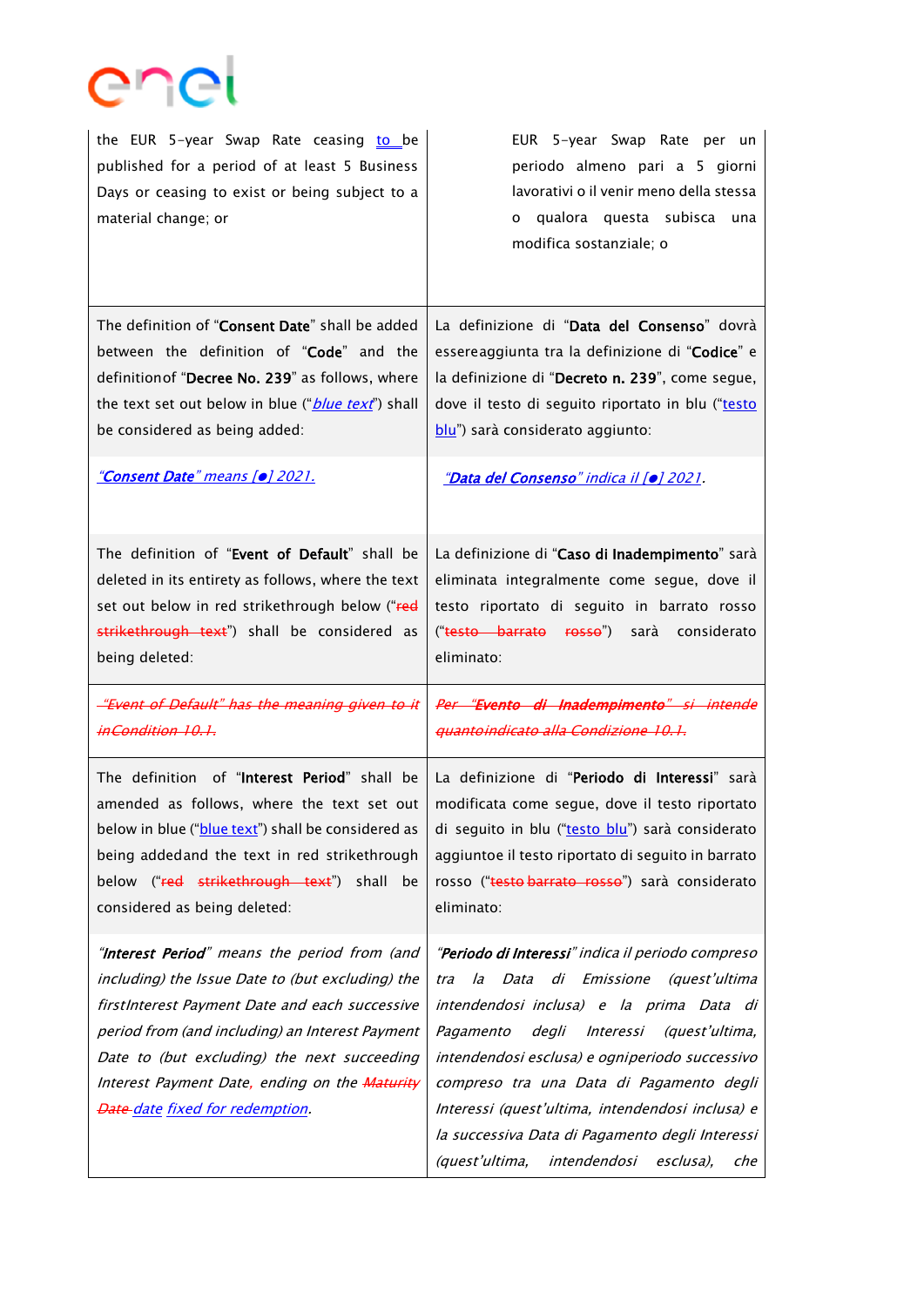

|                                                                                                                                                                                                                                                                                                                                                                                                                                                                                                                                                                                                                        | termina alla <del>Data di Scadenza</del> data fissata per il<br>rimborso.                                                                                                                                                                                                                                                                                                                                                                                                                                                                                                                                                                                                                                                                                                                                                               |
|------------------------------------------------------------------------------------------------------------------------------------------------------------------------------------------------------------------------------------------------------------------------------------------------------------------------------------------------------------------------------------------------------------------------------------------------------------------------------------------------------------------------------------------------------------------------------------------------------------------------|-----------------------------------------------------------------------------------------------------------------------------------------------------------------------------------------------------------------------------------------------------------------------------------------------------------------------------------------------------------------------------------------------------------------------------------------------------------------------------------------------------------------------------------------------------------------------------------------------------------------------------------------------------------------------------------------------------------------------------------------------------------------------------------------------------------------------------------------|
| The definition of "Liquidation Event Date" shall<br>be added between the definition of "Junior<br>Securities" and the definition of "Mandatory<br>Arrears of Interest Settlement Event" as follows,<br>where the text set out below in blue ("blue text")<br>shall be considered as being added:                                                                                                                                                                                                                                                                                                                       | dell'Evento<br>definizione<br>"Data<br>di<br>La<br>di<br>Liquidazione" sarà aggiunta tra la definizione di<br>"Titoli <i>Junior</i> " e la definizione di "Evento di<br>Pagamento degli Interessi Posticipati", come<br>segue, dove il testo riportato di seguito in blu<br>("testoblu") si considererà aggiunto:                                                                                                                                                                                                                                                                                                                                                                                                                                                                                                                       |
| "Liquidation Event Date" has the meaning<br>givento it in Condition 6.1.                                                                                                                                                                                                                                                                                                                                                                                                                                                                                                                                               | <u>"Data dell'Evento di Liquidazione" ha il</u><br>significato ad esso attribuito alla Condizione<br><u>6. l.</u>                                                                                                                                                                                                                                                                                                                                                                                                                                                                                                                                                                                                                                                                                                                       |
| The definition of "Mandatory Arrears of Interest<br>Settlement Event" shall be amended as follows,<br>where the text set out below in blue ("blue text")<br>shall be considered as being added:                                                                                                                                                                                                                                                                                                                                                                                                                        | La definizione di "Evento di Pagamento degli<br>Interessi Posticipati" sarà modificata come<br>segue, dove il testo riportato di seguito in blu<br>("testo blu") si considererà aggiunto:                                                                                                                                                                                                                                                                                                                                                                                                                                                                                                                                                                                                                                               |
| A "Mandatory Arrears of Interest Settlement<br>Event" shall have occurred if:                                                                                                                                                                                                                                                                                                                                                                                                                                                                                                                                          | Si riterrà che si verifichi un "Evento di<br>Pagamentodegli Interessi Posticipati" qualora:                                                                                                                                                                                                                                                                                                                                                                                                                                                                                                                                                                                                                                                                                                                                             |
| (A)<br>a dividend (either interim or final)<br>or any other distribution or<br>payment was validly resolved on,<br>declared, paid or made in respect<br>of any Junior Securities, except<br>where such dividend, distribution<br>or payment was contractually<br>required to be declared, paid or<br>made under the terms of such<br>Junior Securities; or<br>a dividend (either interim or final)<br>(B)<br>or any other distribution or<br>payment was validly resolved on,<br>declared, paid or made in respect<br>of any Parity Securities, except<br>where such dividend,<br>distribution<br>payment<br>or<br>was | con riferimento a qualsiasi Titolo Junior<br>(A)<br>validamente deliberati,<br>siano stati<br>dichiarati, pagati o effettuati<br>un<br>dividendo (provvisorio o definitivo) o<br>qualsiasi<br>altra<br>distribuzione<br>o<br>pagamento, salvo nel caso in cui per<br>dividendo,<br>distribuzione<br>tale<br>0<br>fosse<br>contrattualmente<br>pagamento<br>prescritto che la dichiarazione, il<br>pagamento o l'effettuazione avvenisse<br>ai sensi delle condizioni di tali Titoli<br>Junior; o<br>con riferimento a qualsiasi Titolo Parity<br>(B)<br>validamente<br>siano<br>stati<br>deliberati,<br>dichiarati, pagati oeffettuati un dividendo<br>(provvisorio o definitivo) o qualsiasi altra<br>distribuzione o pagamento, salvonel caso<br>in cui per tale dividendo, distribuzione o<br>fosse<br>contrattualmente<br>pagamento |
| contractually required<br>be<br>to<br>declared, paid or made under the                                                                                                                                                                                                                                                                                                                                                                                                                                                                                                                                                 | che la<br>dichiarazione,<br>prescritto<br><i>il</i><br>pagamento o l'effettuazione avvenisse ai                                                                                                                                                                                                                                                                                                                                                                                                                                                                                                                                                                                                                                                                                                                                         |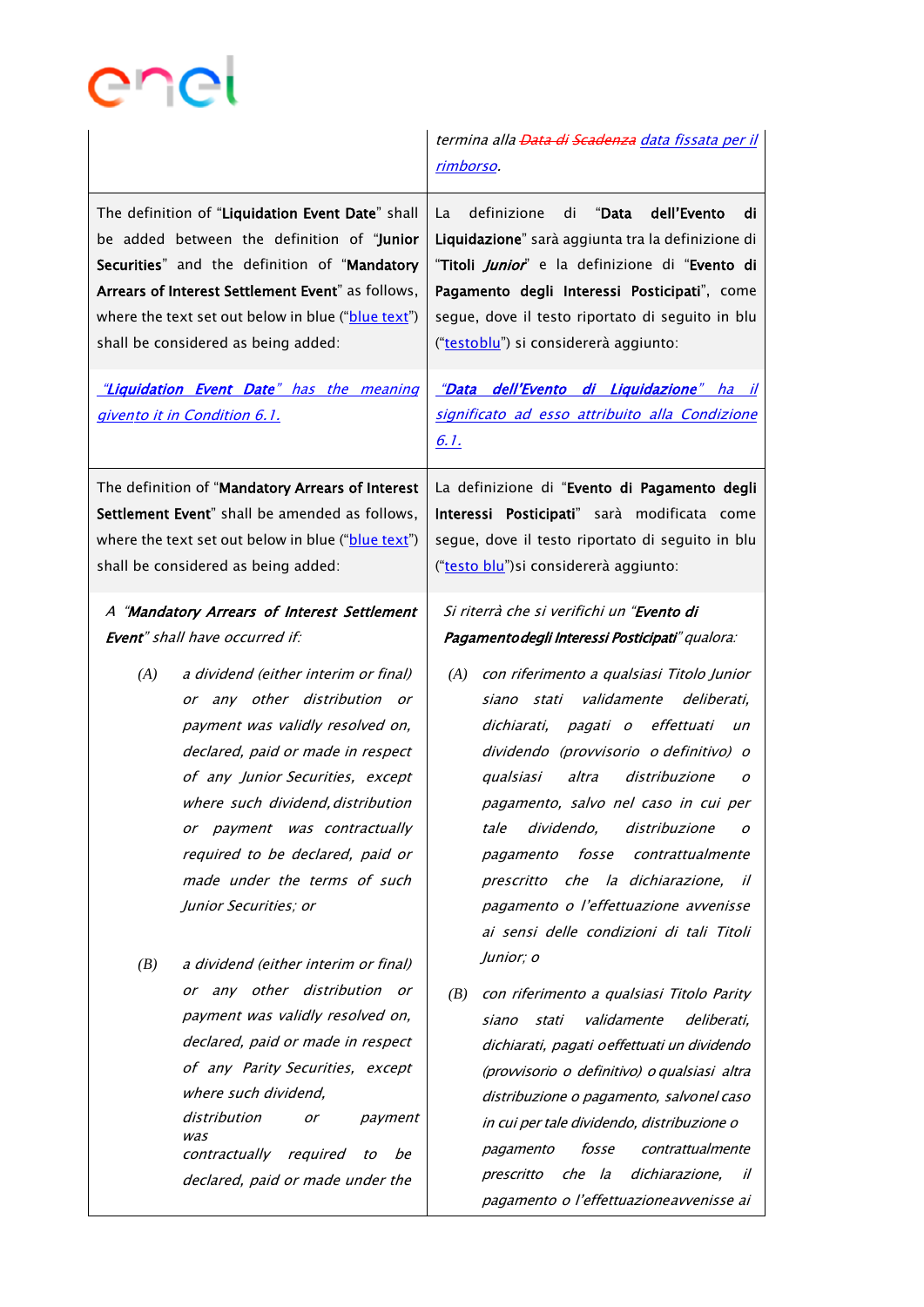

terms of such Parity Securities (including, without limitation, where any such payment occurs mandatorily at the maturity of such Parity Securities); or

(C) the Issuer or any Subsidiary has repurchased, purchased, redeemed or otherwise acquired any Junior Securities, except where  $(x)$  such repurchase, purchase, redemption or acquisition was undertaken in connection with the satisfaction by the Issuer or any Subsidiary of itsrespective obligations under (i) any share buy-back programme existing at the Issue Date or (ii) any stock option plan or free share allocation plan reserved for directors, officers and/or employees of the Issuer or any associated hedging transaction or (y) such repurchase, purchase, redemption or acquisition is contractually requiredto be made under the terms of such Junior Securities; or

the Issuer or any Subsidiary has repurchased, purchased, redeemed or otherwise acquired any Parity Securities, except where  $(x)$  such repurchase, purchase, redemption or acquisition is contractually required tobe made under the terms of such Parity Securities (including, without limitation, where any such payment occurs mandatorily at the maturity of such Parity Securities) or (y) such repurchase, purchase, redemption oracquisition is effected as <sup>a</sup> public tender offer or public exchange offer ata purchase price per security which is below its par value.

sensi delle condizioni di tali TitoliParity (incluso, a titolo esemplificativo e non esaustivo, il caso in cui siffatto pagamento avvenga obbligatoriamente alla scadenza di taliTitoli Parity); <sup>o</sup>

*(C)* l'Emittente <sup>o</sup> qualsiasi Controllata abbia riacquistato, acquistato, riscattato <sup>o</sup> altrimenti acquisito Titoli Junior, salvo nel caso in cui (x) l'assunzione dell'impegno relativo a tale riacquisto, acquisto, riscatto o acquisizione sia avvenuta in relazione all'adempimento da parte dell'Emittente o di qualsiasi Controllata dei rispettivi obblighi ai sensi di (i) qualsiasi programma di riacquisto di azioni proprie esistente alla Data di Emissione <sup>o</sup> (ii) qualsiasi piano di stock option <sup>o</sup> piano di attribuzione gratuita di azioni riservato ad amministratori, funzionari e/o dipendenti dell'Emittente <sup>o</sup> <sup>a</sup> qualsiasi operazione di copertura associata o (y) sia contrattualmente prescritto che tale riacquisto, acquisto, riscatto o acquisizione avvenga in base alle condizioni di tali Titoli Junior; <sup>o</sup>

l'Emittente <sup>o</sup> qualsiasi Controllata abbia riacquistato, acquistato, riscattato <sup>o</sup> altrimenti acquisito Titoli Parity, salvo nel caso in cui (x) sia contrattualmente prescritto che tale riacquisto, acquisto, riscatto <sup>o</sup> acquisizione debba essere effettuato ai sensi delle condizioni di tali Titoli Parity (compreso il caso in cui, a titolo esemplificativo ma non esaustivo, tale pagamento avvenga obbligatoriamente alla scadenza di tali TitoliParity) <sup>o</sup> (y) tale riacquisto, acquisto, riscattoo acquisizione sia effettuato nell'ambito di un'offerta pubblica di acquisto <sup>o</sup> di un'offertapubblica di scambio ad un prezzo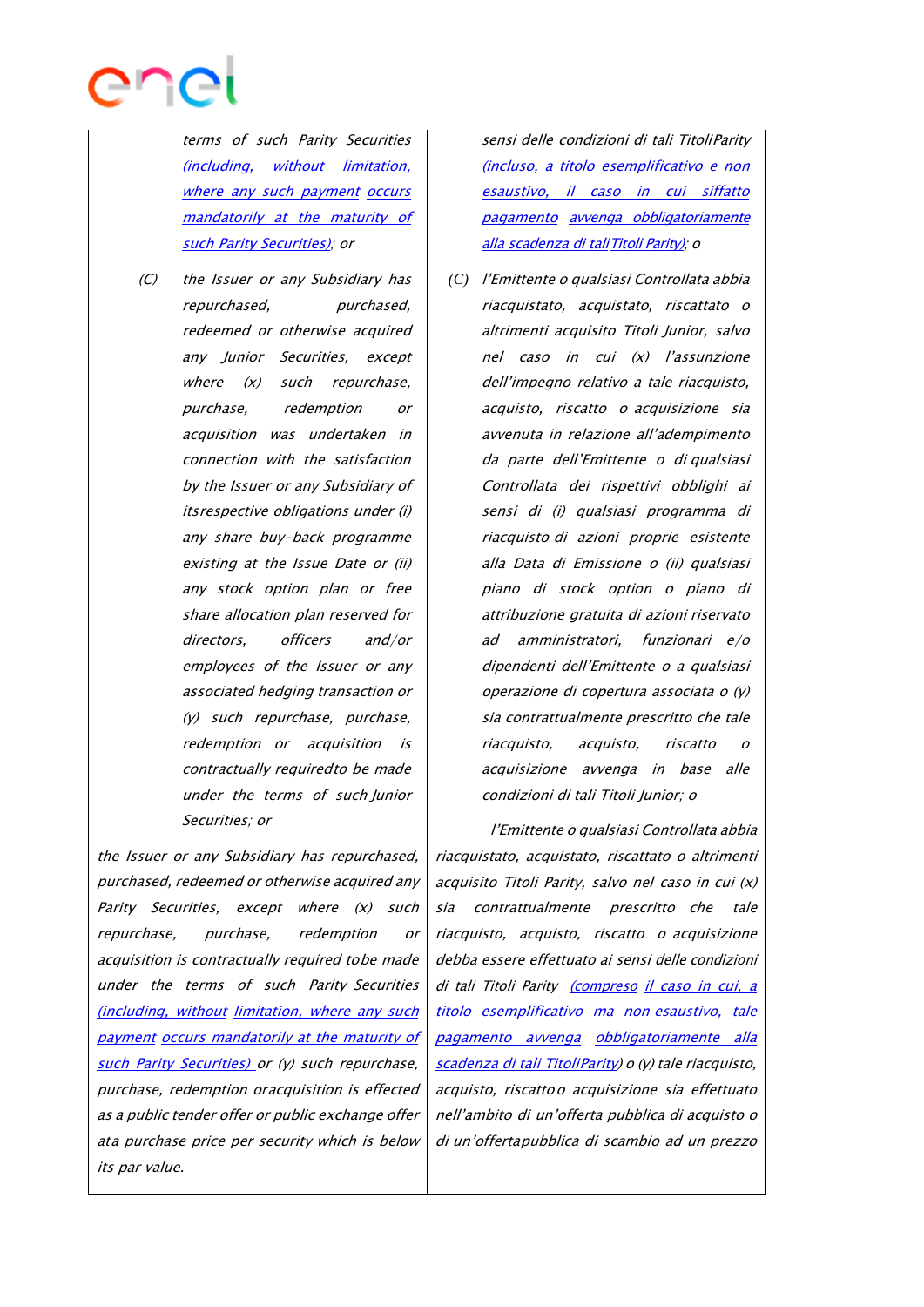|                                                                                                                                                                                                                                                                                         | di acquistoper titolo che è inferiore al suo valore<br>nominale.                                                                                                                                                                                                                                                                              |
|-----------------------------------------------------------------------------------------------------------------------------------------------------------------------------------------------------------------------------------------------------------------------------------------|-----------------------------------------------------------------------------------------------------------------------------------------------------------------------------------------------------------------------------------------------------------------------------------------------------------------------------------------------|
| The definition of "Mandatory Settlement Date"<br>shall be amended as follows, where the text set<br>out below in blue ("blue text") shall be<br>considered as being added and the text in red<br>strikethrough below ("red strikethrough text")<br>shall be considered asbeing deleted: | definizione<br>di<br>"Data<br>di<br>Pagamento<br>La<br>Obbligatorio" sarà modificata come segue, dove<br>iltesto riportato di seguito in blu ("testo blu")<br>sarà considerato aggiunto e il testo di seguito<br>riportato in barrato rosso ("testo barrato rosso")<br>sarà consideratoeliminato:                                             |
| "Mandatory Settlement Date" means the<br>earliest of:                                                                                                                                                                                                                                   | "Data di Pagamento Obbligatorio" indica la<br>prima data tra:                                                                                                                                                                                                                                                                                 |
| (A)<br>the fifth Business Day following<br>the date on which a Mandatory<br>Arrears of Interest Settlement<br>Event occurs;                                                                                                                                                             | (A) il quinto Giorno Lavorativo successivo<br>alladata in cui si verifica un Evento di<br>Pagamento degli Interessi Posticipati;<br>(B)<br>data<br>qualsiasi<br>la<br>successiva<br>$\partial$                                                                                                                                                |
| following any Deferred Interest<br>(B)<br>Payment, on the next scheduled<br>Interest Payment Date on which<br>the Issuer doesnot elect to defer<br>all of the interest accrued in<br>respect of the relevant Interest<br>Period; and                                                    | Pagamento di Interessi Differiti, alla<br>successiva Data di Pagamento degli<br>Interessi prevista in cui l'Emittente<br>non sceglie di differire tutti gli<br>interessi maturati in relazione al<br>pertinentePeriodo di Interessi; e                                                                                                        |
| the date on which the Securities<br>(C)<br>redeemed or repaid<br>are<br>in<br>accordance withCondition 6; and,<br><b>including at the Liquidation Event</b><br>Date (unless otherwise required<br>by mandatory provisions of<br>applicable law).                                        | la data in cui i Titoli sono riscattati<br>(C)<br>(integralmente)<br>o rimborsati<br>in<br>conformità alla Condizione 6;<br>-е.<br>compresa la Data dell'Evento di<br><u>Liquidazione (salvo diversamente</u><br>prescritto dalle normeimperative della<br><u>legge applicabile).</u><br><del>la data in cui viene effettuato un ordine</del> |
| the date on which an order is made or a                                                                                                                                                                                                                                                 | approvata una delibera<br>viene<br>per<br>$\boldsymbol{\theta}$                                                                                                                                                                                                                                                                               |
| resolution is passed for the commencement of                                                                                                                                                                                                                                            | l'instaurazione di una Procedura di Insolvenza                                                                                                                                                                                                                                                                                                |
| <del>any Insolvency-Proceedings in respect of the</del>                                                                                                                                                                                                                                 | nei confronti dell'Emittente, o la data in cui                                                                                                                                                                                                                                                                                                |
| <b>Issuer, orthe date on which the Issuer takes any</b>                                                                                                                                                                                                                                 | l'Emittente intraprende qualsiasi azione                                                                                                                                                                                                                                                                                                      |
| corporate action for the purposes ofopening, or                                                                                                                                                                                                                                         | societaria ai fini dell'apertura di unaProcedura di                                                                                                                                                                                                                                                                                           |
| initiates or consents to, Insolvency Proceedings                                                                                                                                                                                                                                        | Insolvenza con riferimento a <del>se stessa, o la</del>                                                                                                                                                                                                                                                                                       |
| <del>in respect ofitself.</del>                                                                                                                                                                                                                                                         | <del>instaura o vi acconsente.</del>                                                                                                                                                                                                                                                                                                          |

The definition of "Maturity Date" shall be deletedin its entirety as follows, where the text set out below in red strikethrough below ("red La definizione di "Data di Scadenza" sarà eliminata integralmente nel modo seguente, dove il testo riportato di seguito in barrato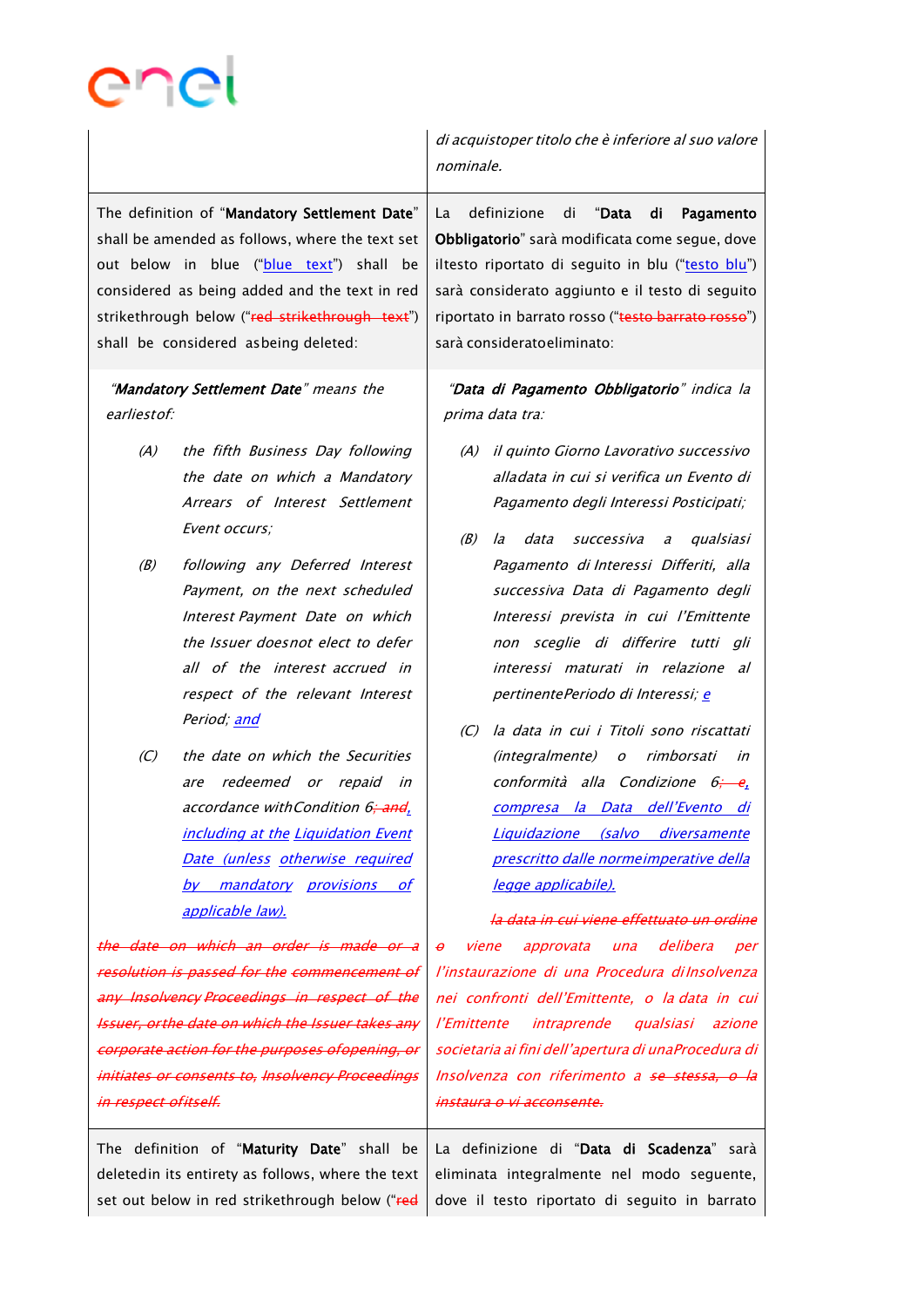

| strikethrough text") shall be considered as<br>being deleted:                                                                                                                                                                                                                                                                                                                                                                                                                                                                                                                                                                                                                                                                                                                                                                                                                                                                                                                                                              | rosso ("testo barrato rosso") sarà considerato<br>eliminato:                                                                                                                                                                                                                                                                                                                                                                                                                                                                                                                                                                                                                                                                                                                                                                                                                                                                                                                                                  |
|----------------------------------------------------------------------------------------------------------------------------------------------------------------------------------------------------------------------------------------------------------------------------------------------------------------------------------------------------------------------------------------------------------------------------------------------------------------------------------------------------------------------------------------------------------------------------------------------------------------------------------------------------------------------------------------------------------------------------------------------------------------------------------------------------------------------------------------------------------------------------------------------------------------------------------------------------------------------------------------------------------------------------|---------------------------------------------------------------------------------------------------------------------------------------------------------------------------------------------------------------------------------------------------------------------------------------------------------------------------------------------------------------------------------------------------------------------------------------------------------------------------------------------------------------------------------------------------------------------------------------------------------------------------------------------------------------------------------------------------------------------------------------------------------------------------------------------------------------------------------------------------------------------------------------------------------------------------------------------------------------------------------------------------------------|
| (B)<br>-"Maturity Date" means 24 May<br>2080.                                                                                                                                                                                                                                                                                                                                                                                                                                                                                                                                                                                                                                                                                                                                                                                                                                                                                                                                                                              | (A) - <del>"Data di Scadenza" indica il 24 maggio</del><br>2080.                                                                                                                                                                                                                                                                                                                                                                                                                                                                                                                                                                                                                                                                                                                                                                                                                                                                                                                                              |
| Letter (A) of the definition of "Parity Securities"<br>shall be amended as follows, where the text set<br>out below in blue ("blue text") shall be<br>considered as being added and the text in red<br>strikethrough below ("red strikethrough text")<br>shall be considered as being deleted:                                                                                                                                                                                                                                                                                                                                                                                                                                                                                                                                                                                                                                                                                                                             | La lettera (A) della definizione di "Titolo Parity"<br>sarà modificata come segue, dove il testo<br>riportato di seguito in blu ("testo blu") sarà<br>considerato aggiunto e il testo riportato di<br>seguito in barrato rosso ("testo barrato rosso")<br>sarà considerato eliminato:                                                                                                                                                                                                                                                                                                                                                                                                                                                                                                                                                                                                                                                                                                                         |
| Parity Securities" means:                                                                                                                                                                                                                                                                                                                                                                                                                                                                                                                                                                                                                                                                                                                                                                                                                                                                                                                                                                                                  | "Titolo Parity" indica:                                                                                                                                                                                                                                                                                                                                                                                                                                                                                                                                                                                                                                                                                                                                                                                                                                                                                                                                                                                       |
| any securities or other instruments<br>(A)<br>issued by the Issuer which rank, or are<br>expressed to rank, pari passu with the<br>Issuer's obligations under the Securities<br>and includes the Issuer's £500,000,000<br>Capital Securities due 2076 (ISIN:<br>XS1014987355); the<br>Issuer's<br>€1,000,000,000 Capital Securities due<br>2075 (ISIN: XS1014997073); the Issuer's<br>€1,250,000,000 Perpetual Capital<br>Securities<br>$due \t2074$<br>$(ISIN)$ :<br>XS0954675129); the<br>Issuer's<br>£400,000,000 Capital Securities due<br>2075 (ISIN: XS0954674825); the Issuer's<br>U.S.\$1,250,000,000 Capital Securities<br><b>Securities</b><br>due<br>2073<br>(ISIN:<br>X<br>IT0004961808<br>$\mathsf{N}$<br>Securities<br>IT0004961816<br>Receipt<br>X<br>$\qquad \qquad -$<br>US29265WAA62<br>N<br>Receipt<br>US29265WAB46);<br>the<br>Issuer's<br>€750,000,000 Perpetual 8.5 Year Non-<br>Call Capital Securities due 24 November<br>2081 (ISIN: XS1713463559) and the<br>Issuer's €750,019,000 Perpetual 5.5 | ogni titolo o altro strumento finanziario<br>(C) =<br>emesso dall'Emittente che sia pari passu<br>con le obbligazioni dell'Emittente<br>emesie ai sensi dei Titoli, ivi incluse le<br>seguenti obbligazioni dell'Emittente.<br>£500,000,000 Capital Securities con<br>scadenza 2076 (ISIN: XS1014987355);<br>€1,000,000,000 Capital Securities con<br>scadenza 2075 (ISIN: XS1014997073);<br>€1,250,000,000 Titoli di Capitale<br>Perpetui scadenza 2074<br>$(ISIN)$ :<br>XS0954675129); £400,000,000 Titoli di<br>$(ISIN)$ :<br>Capitale con scadenza 2075<br>U.S.\$1,250,000,000<br>XS0954674825);<br>Titoli di Capitale con scadenza 2073<br>(ISIN: X Securities IT0004961808 N<br>Securities IT0004961816 $-$ X Receipt<br>US29265WAA62<br>N<br>Receipt<br>US29265WAB46); €750,000,000 Titoli di<br>Capitale Non-Call Perpetui 8.5 Year con<br>scadenza 24 Novembre 2081 (ISIN:<br>XS1713463559) e €750,019,000 Titoli<br>di Capitale Non-Call Perpetui 5.5 Year<br>scadenza 2078 (ISIN: XS1713463716); e |
| Year Non-Call Capital Securities due<br>2078 (ISIN: XS1713463716); and                                                                                                                                                                                                                                                                                                                                                                                                                                                                                                                                                                                                                                                                                                                                                                                                                                                                                                                                                     |                                                                                                                                                                                                                                                                                                                                                                                                                                                                                                                                                                                                                                                                                                                                                                                                                                                                                                                                                                                                               |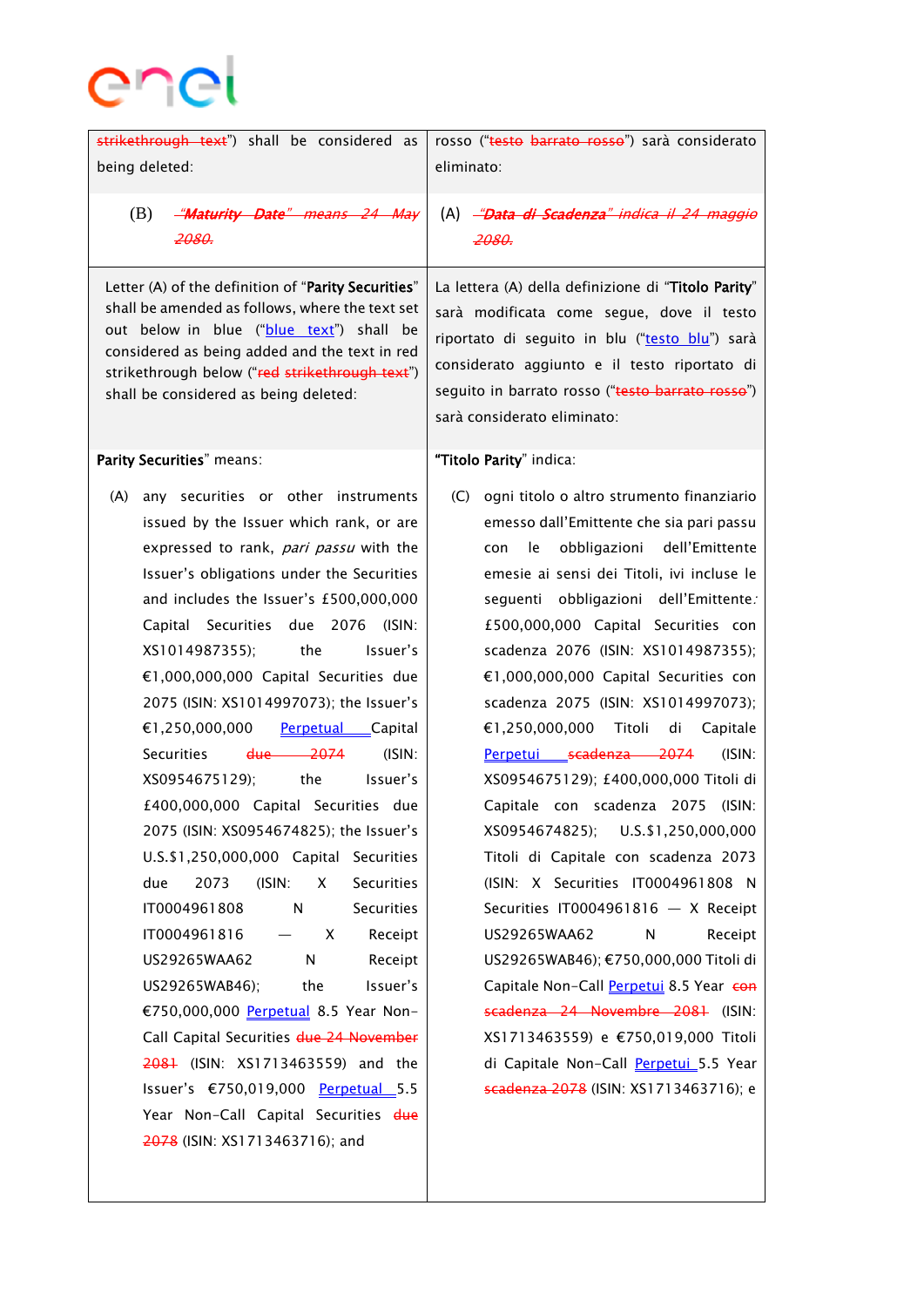The definition of "Tax Deductibility Event" shall be amended as follows, where the text set out belowin blue ("blue text") shall be considered as being added and the text in red strikethrough below ("red strikethrough text") shall be considered as being deleted:

A "Tax Deductibility Event" shall be deemed tohave occurred if, as <sup>a</sup> result of <sup>a</sup> Tax Law Change, payments of interest by the Issuer in respect of the Securities are no longer, or within 90 calendar days of the date of any opinion provided pursuant to Condition 6.4(b)(ii) will no longer be, deductible in whole or in part for Italian corporate income tax purposes, and the Issuer cannot avoid the foregoing by taking reasonable measures available to it. For the avoidance of doubt, a Tax Deductibility Event shall not occur if payments of interest by the Issuer in respect of the Securities are not deductible in whole or in part for Italian corporate income tax purposes solely as <sup>a</sup> result of general tax deductibility limits set forth by Article 96 of Italian Presidential Decree No. 917 of 22 December 1986,as amended as at (and on the basis of the general tax deductibility limits calculated in the manner applicable as at) the **Issue** Consent Date.

La definizione di "Evento di Deducibilità Fiscale" sarà modificata come segue, dove il testo riportato di seguito in blu ("testo blu") sarà considerato aggiunto e il testo riportato di seguito in barrato rosso ("testo barrato rosso") sarà considerato eliminato:

Si ritiene che si sia verificato un "Evento di Deducibilità Fiscale" qualora, <sup>a</sup> seguito di una

Modifica della Legge Fiscale, i pagamenti degli interessi da parte dell'Emittente in relazione ai Titoli non sono più deducibili in tutto o in parte ai fini dell'imposta italiana sul reddito delle società, onon lo saranno più entro 90 giorni di calendario dalla data di qualsiasi parere fornito ai sensi della Condizione 6.4(b)(ii), <sup>e</sup> l'Emittente non potrà evitare quanto precede adottando misure ragionevoli <sup>a</sup> propria disposizione. A scanso di equivoci, non si verificherà un Evento diDeducibilità Fiscale qualora i pagamenti degli interessi da parte dell'Emittente in relazione ai Titoli non siano deducibili in tutto o in parte ai fini dell'imposta italiana sul reddito delle società unicamente in conseguenza dei limiti generali di deducibilità fiscale stabiliti dall'Articolo 96 del D.P.R. n. 917 del 22 dicembre 1986, come modificato alla Data di Emissione del Consenso (e sulla base dei limiti generali di deducibilità fiscale calcolati secondo le modalità applicabili <sup>a</sup> quest'ultima data).

The definition of "Tax Law Change" shall be amended as follows, where the text set out below inblue ("blue text") shall be considered as being addedand the text in red strikethrough below ("red strikethrough text") shall be considered as being deleted:

"Tax Law Change" means : (i) any amendment

La definizione di "Modifica della Legge Fiscale" sarà modificata come segue, dove il testo riportato di seguito in blu ("testo blu") sarà considerato aggiunto e il testo di seguito riportato in barrato rosso ("testo barrato rosso") sarà considerato eliminato:

to, clarification of, or change in, the laws or "Modifica della Legge Fiscale" indica : (i) qualsiasi emendamento, chiarimento <sup>o</sup>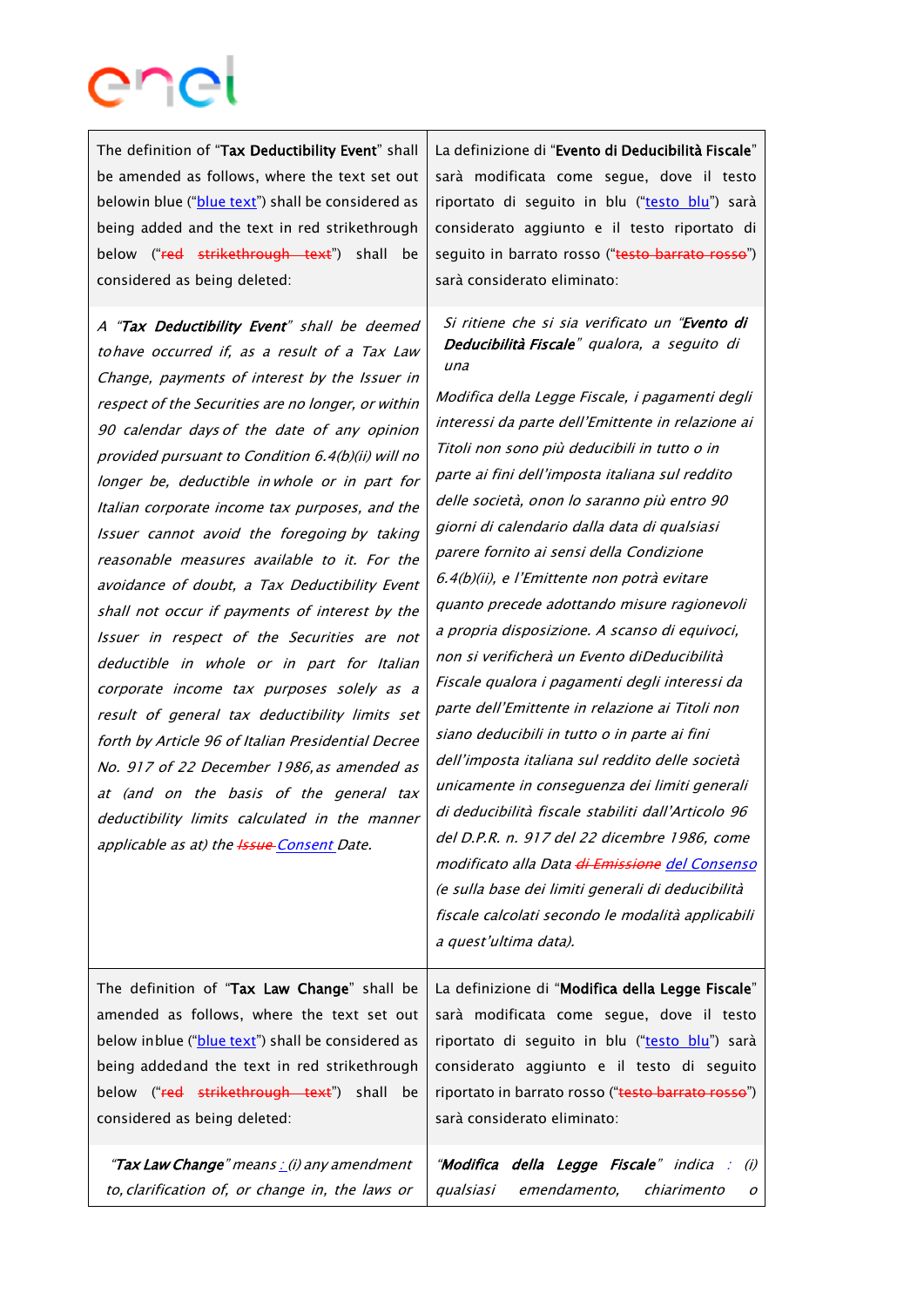treaties (orany regulations thereunder) of a Tax Jurisdiction affecting taxation $\div$ ; (ii) any governmental action or

(iii) any amendment to, clarification of, or change in the official position or the interpretation of such governmental action that differs from the previously generally accepted position, in each case, by any legislative body, court, governmental authority or regulatory body, or which differs from any specific written statements made by any governmental authority or regulatory body regarding the anticipated tax treatment of the Securities, which amendment, clarification, change or governmental action is effective, on or after the **Issue Consent Date.** 

The definition of "Withholding Tax Event" shall be amended as follows, where the text set out belowin blue ("blue text") shall be considered as being added and the text in red strikethrough below ("red strikethrough text") shall be considered as being deleted:

A "Withholding Tax Event" shall be deemed tohave occurred if, following the **Issue-Consent Date:** 

> *(A)* as a result of a Tax Law Change, the Issuer has or will become obliged to pay Additional Amounts in respect of the Securities and such obligation cannot be avoided by the Issuer taking reasonable measures available to it; or

modifica delle leggi o dei trattati (o dei relativi regolamenti) di una Giurisdizione Fiscale che incide sull'imposizione fiscale $\frac{1}{r}$ (ii) qualsiasi azione governativa <sup>o</sup> (iii) qualsiasi emendamento, chiarimento o modifica della posizione ufficiale o dell'interpretazione di tale azione governativa che differisce dalla posizione generalmente accettata in precedenza, in ogni caso, da parte di qualsiasi organo legislativo, autorità giudiziaria, autorità governativa o organismo di regolamentazione, o che differisce da qualsiasi specifica dichiarazione scritta rilasciata da qualsiasi autorità governativa o organismo di regolamentazione in merito all'anticipato trattamento fiscale dei Titoli, il cui emendamento, il cui chiarimento, la cui modifica o la cui azione governativa è efficace alla Data di Emissione del Consenso o

La definizione di "Evento di Ritenuta alla fonte" sarà modificata come segue, dove il testo riportato di seguito in blu ("testo blu") sarà considerato aggiunto e il testo riportato di sequito in barrato rosso ("testo barrato rosso") sarà considerato eliminato:

successivamente alla stessa.

Si considera che si sia verificato un "Evento di Ritenuta alla fonte" qualora, successivamente allaData di Emissione del Consenso:

*(A)* in conseguenza di una Modifica della Legge Fiscale, l'Emittente sia o sarà obbligata a corrispondere Importi Aggiuntivi con riferimento ai Titoli e tale obbligo non possa essere evitato dall'Emittente adottando misure ragionevoli <sup>a</sup> propria disposizione; <sup>o</sup>

il soggetto in cui l'Emittente è fusa o a cui ha fatto confluire, trasferito <sup>o</sup> concesso in locazione la totalità o sostanzialmente tutto il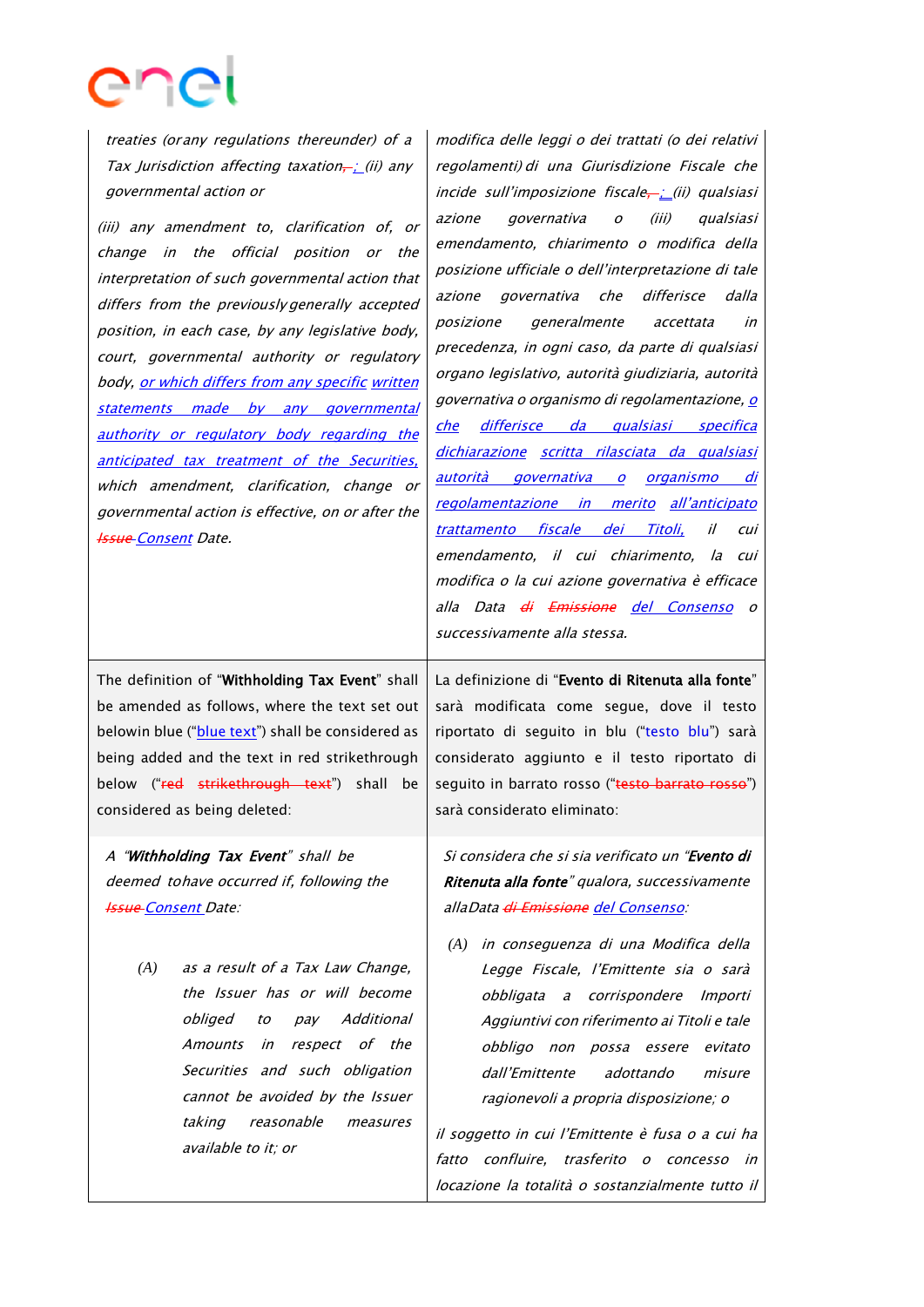<sup>a</sup> person into which the Issuer is merged or to whom it has conveyed, transferred or leased all or substantially all of its assets and who has been substituted in place of the Issuer as principal debtor under theSecurities is required to pay Additional Amounts in respect of the Securities and such obligation cannot be avoided by such person taking reasonable measures available to it, unless the solepurpose of such a merger, conveyance,transfer or lease would be to permit the Issuer to redeem the Securities. proprio patrimonio <sup>e</sup> che si è sostituito

Condition 4.1(a)(ii) ("Interest and Interest Deferral - Interest") shall be amended as follows, where the text set out below in blue ("blue text") shall be considered as being added and the text in red strikethrough below ("red strikethrough text") shallbe considered as being deleted:

- *(ii)* from (and including) the First Reset Date to (but excluding) the Maturity Datedate fixed for redemption, at, in respect of each Reset Period, the relevant EUR 5 year Swap Rate plus:
	- *(A)* in respect of the Reset Period commencing on the First Reset Date to but excluding 24 May 2030, 3.564 percent. per annum;
	- *(B)* in respect of the Reset Periods commencing on 24 May 2030, 24 May 2035 and 24 May 2040, 3.814 per cent.per annum; and
	- *(C)* in respect of any other Reset Period after 24 May 2045, 4.564 per cent. perannum;

all'Emittente quale debitore principale nell'ambito dei Titoli sia tenuto <sup>a</sup> corrispondere Importi Aggiuntivi con riferimento ai Titoli e tale obbligo non possa essere evitato con l'adozione di misure ragionevoli a propria disposizione, salvo che l'unico scopo di tale fusione, confluenza, trasferimento <sup>o</sup> locazione sia quello di consentire all'Emittente di riscattare i Titoli.

La Condizione 4.1, lettera a), punto ii) ("Interessi <sup>e</sup> Differimento di Interessi – Interessi") sarà modificata come segue, dove il testo riportato di seguito in blu ("testo blu") sarà considerato aggiuntoe il testo riportato di seguito in barrato rosso ("testo barrato rosso") sarà considerato eliminato:

- *(ii)* a partire da (e compresa) la First Reset Date (ma esclusa) la <del>Data di Scadenza</del> data fissata per il rimborso, con riferimento <sup>a</sup> ciascun Periodo di Rideterminazione, al corrispondente Tasso Swap su 5 anni in EUR maggiorato:
	- *(A)* per quanto riguarda il Periodo di Rideterminazione che inizia alla First Reset Date, ma con esclusione del 24maggio 2030, del 3,564 percento all'anno;
	- *(B)* per quanto riguarda <sup>i</sup> Periodi di Rideterminazione che iniziano il 24 maggio 2030, il 24 maggio 2035 e il 24 maggio 2045, del 3,814 percento all'anno;<sup>e</sup>
	- *(C)* per qualsiasi altro Periodo di Rideterminazione successivo al 24 maggio 2045, del 4,564 percento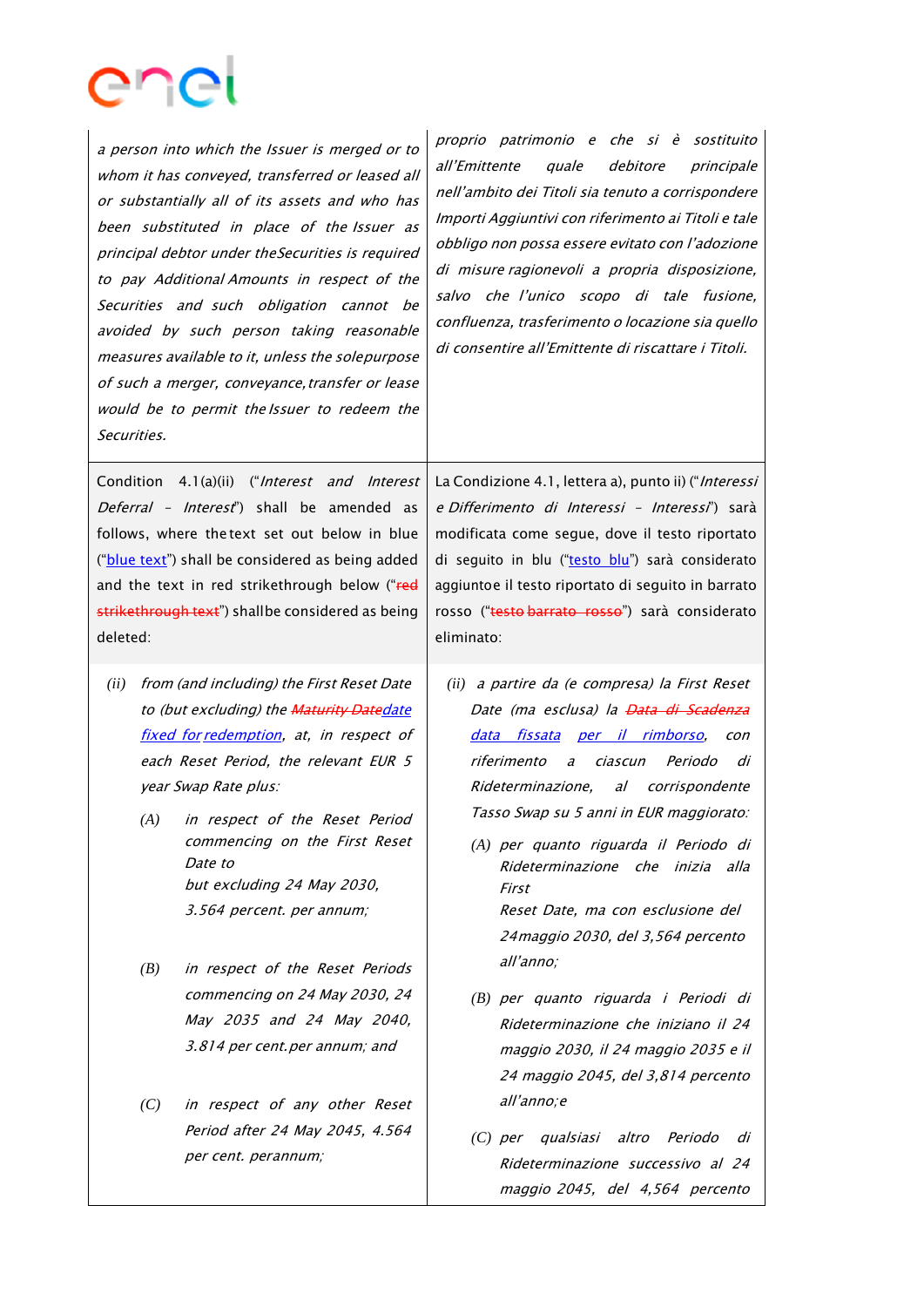

*(D)* all as determined by the Agent Bank for annual payment in arrear on each Interest Payment Date, commencing on the First Interest Payment Date.

all'anno;

tutti come stabilito dalla Banca Agente per il pagamento annuale in arretrato ad ogni Data di Pagamento degli Interessi, a partire dalla Prima Data di Pagamento degli Interessi.

La Condizione 4.2, lettera c) ("Interessi e Differimento degli Interessi" – "Differimento degli Interessi" – "Regolamento Obbligatorio degliInteressi Posticipati") sarà modificata come segue, dove il testo riportato di seguito in

Condition 4.2(c) ("Interest and Interest Deferral – Interest Deferral" – "Mandatory Settlement of Arrears of Interest") shall be amended as follows, where the text set out below in red strikethrough below ("red strikethrough text") shall be consideredas being deleted:

# (c) Mandatory Settlement of Arrears of Interest

All (but not some only) of any outstanding Arrears of Interest from time to time in respect of all Securities for the time being outstanding shall become due and payable in full and shall be paid by the Issuer on the first occurring Mandatory Settlement Date.

Notice of the occurrence of any Mandatory Settlement Date shall be given to the Securityholders in accordance with Condition 12 and to the Trustee and the Principal Paying Agent at least five, but notmore than 30, Business Days prior to the relevant due date for payment.

If <sup>a</sup> Mandatory Settlement Date does not occur prior to the calendar day which is the fifth anniversary of the Interest Payment Date on which the relevant Deferred InterestPayment was first deferred, it is the intention, though not an obligation, of the Issuer to pay all outstanding Arrears of

barrato rosso ("testo barrato rosso") sarà considerato eliminato:

## (c) Regolamento Obbligatorio degli Interessi Posticipati

Tutti (ma non solo alcuni) degli Interessi Posticipati residui di volta in volta con riguardo a tutti i Titoli al momento in circolazione diverranno dovuti edesigibili integralmente <sup>e</sup> dovranno essere corrisposti dall'Emittente al verificarsi della primaData di Pagamento Obbligatorio.

Il verificarsi di una Data di Pagamento Obbligatorio dovrà essere comunicato ai Portatori dei Titoli in conformità alla Condizione 12 e al Trustee e all'Agente Pagatore Principale almenocinque, ma non oltre 30, Giorni Lavorativi precedenti alla corrispondente data di scadenza per il pagamento.

Qualora una Data di Pagamento Obbligatorio non si verifichi prima del giorno di calendario che corrisponde al quinto anniversario della Data diPagamento degli Interessi <sup>a</sup> cui il relativo Pagamento degli Interessi Differiti è stato primadifferito, è intenzione, benché non un obbligo, dell'Emittente pagare tutti gli Interessi Posticipati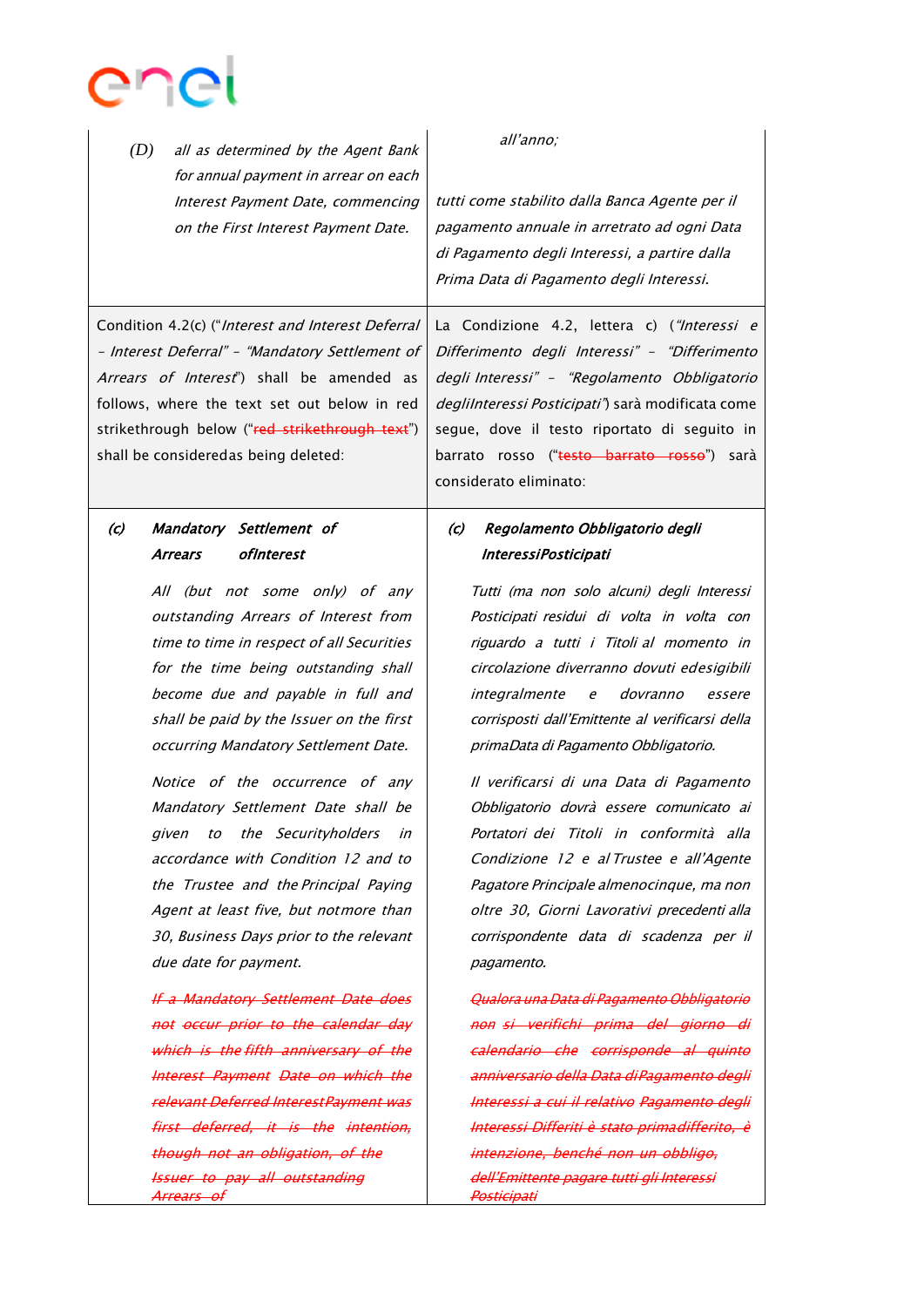# enc

Interest (in whole but not in part) on the nextfollowing Interest Payment Date.

Condition 6.1 ("Redemption and Purchase – *Maturity*") shall be amended as follows, where the text set out below in blue ("blue text") shall be considered as being added and the text in red strikethrough below ("red strikethrough text") shallbe considered as being deleted:

#### 6.1 MaturityNo fixed redemption

Unless previously redeemed or purchased and cancelled as provided below, the Securities willbecome due and payable and will be redeemed on the date on which a winding up, dissolution or liquidation of the Issuer (otherwise than for the purpose of a solvent amalgamation, mergeror reconstruction under which the assets and liabilities of the Issuer are assumed by the entity resulting from such amalgamation, merger or reconstruction and such entity assumes the obligations of the Issuer in respect of the Securities in accordance with Condition 13.2) is instituted (the "Liquidation Event Date"), including in connection with any Insolvency Proceedings, in accordance with (i) any applicable legal provision, or any decision of any judicial or administrative authority, or (ii) any resolution passed at <sup>a</sup> shareholders' meetingof the Issuer or (iii) any provision which is set out in the by-laws of the Issuer from time to time (including the maturity of the Issuer which, as of the Consent Date, is set in its by-laws at 31 December 2100). Upon having become due and payable according to the provisions above, the Securities will be redeemed at an amount

residui (in tutto ma non in parte) alla successivaData di Pagamento degli Interessi.

La Condizione 6.1 ("Riscatto e Acquisto -Scadenza") sarà modificata come segue, dove il testo riportato di seguito in blu ("testo blu") sarà considerato aggiunto e il testo riportato di sequito inrosso barrato ("testo barrato rosso") sarà consideratoeliminato:

# 6.1 Scadenza Assenza di data di scadenza fissa

Salvo che siano stati precedentemente rimborsati oacquistati <sup>e</sup> cancellati, come di seguito previsto, i Titoli diverranno dovuti ed esigibili e saranno rimborsati alla data in cui siano avviati la liquidazione o lo scioglimento dell'Emittente (per fini diversi dall'aggregazione, dalla fusione o dalla ristrutturazione solvibili, nell'ambito delle quali leattività e le passività dell'Emittente sono assunte dall'entità risultante da tale aggregazione, fusione <sup>o</sup> ristrutturazione <sup>e</sup> tale entità assume le obbligazioni dell'Emittente con riferimento ai Titoliai sensi della Condizione 13.2) (la "Data dell'Evento di Liquidazione"), anche in relazione a qualsiasi Procedura di Insolvenza, in conformità con (i) qualsiasi disposizione di legge applicabile, <sup>o</sup> qualsiasi decisione di qualsiasi autorità giudiziaria<sup>o</sup> amministrativa, <sup>o</sup> (ii) qualsiasi delibera approvatain occasione di un'assemblea degli azionisti dell'Emittente <sup>o</sup> (iii) qualsiasi disposizione che siadi volta in volta stabilita nello statuto dell'Emittente (compresa la scadenza dell'Emittente che, alla Data del Consenso, è fissata nello statuto al 31 dicembre 2100). Dopo essere divenuti dovuti ed esigibili in base alle disposizioni di cui sopra, i Titoli saranno rimborsati <sup>a</sup> un importo pari al loro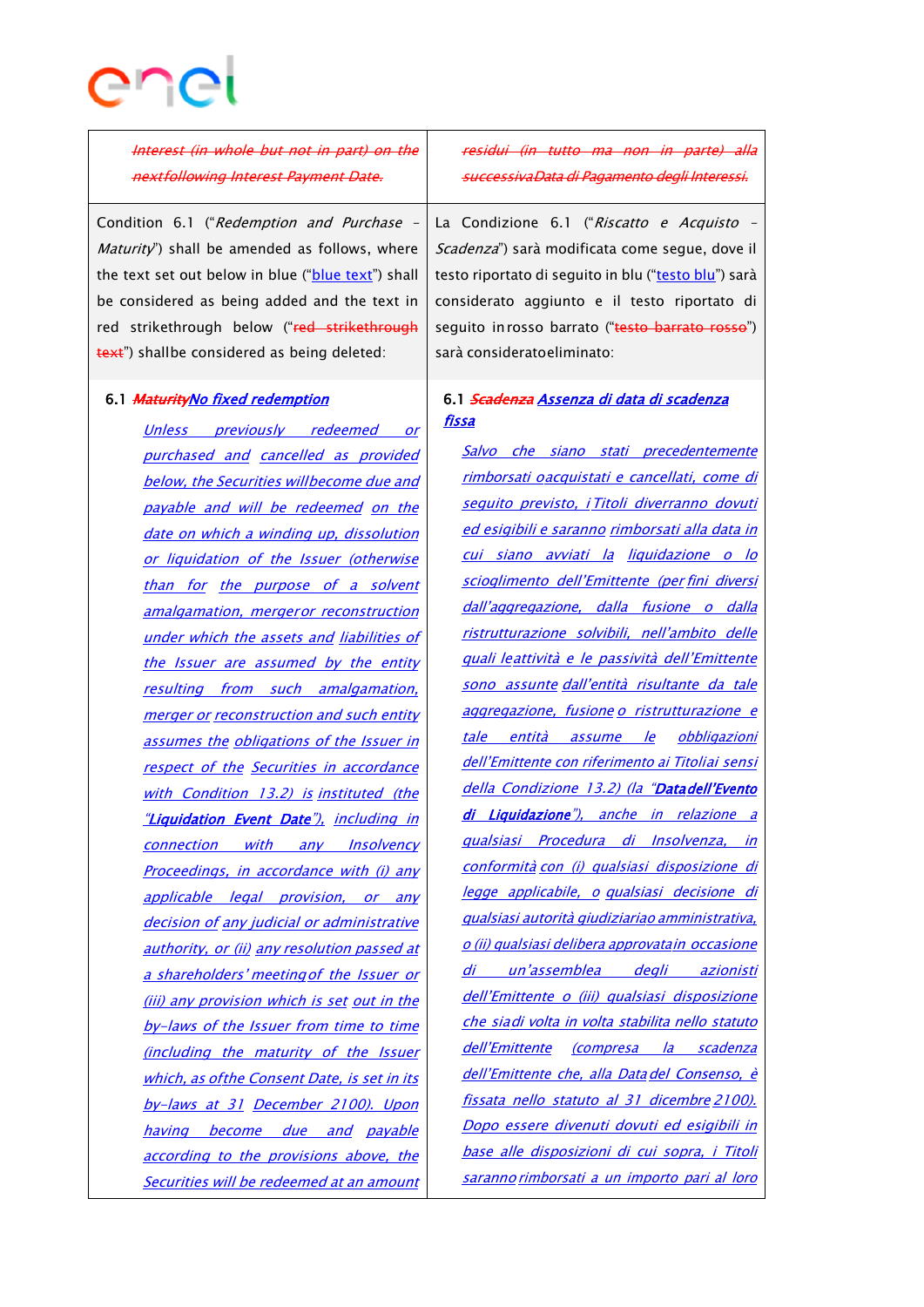

equalto their principal amount, together with anyoutstanding interest accrued up to (but excluding) the Liquidation Event Date and any outstanding Arrears of Interest. Unless previously redeemed or purchased and cancelled as provided below, the Issuer will redeem the Securities on the Maturity Date at their principal amount together with interest accrued to (but excluding) the Maturity Date and any outstanding Arrears of Interest.

importo in linea capitale, unitamente agli eventuali interessi maturati fino alla Data dell'Evento di Liquidazione (esclusa) <sup>e</sup> agli eventuali Interessi Posticipati dovuti <sup>e</sup> non pagati <sup>a</sup> tale data. Salvo che i Titoli siano stati precedentemente riscattati o acquistati o cancellati, come di seguito previsto, l'Emittente li riscatteràalla Data di Scadenza al loro importo in linea capitale unitamente a eventuali interessi maturati alla Data di Scadenza (ma escludendo la stessa) eventuali Interessi Posticipati in sospeso.

Condition 6.6(a) ("Redemption and Purchase – Early Redemption upon the occurrence of an Accounting Event") shall be amended as follows, where the text set out below in blue ("blue text") shall be considered as being added:

(a) If an Accounting Event occurs, the Issuer may redeem all (but not some only) of the Securities at any time at the applicable Early Redemption Price upon giving not less than 30 and not more than 60 calendar days' notice of redemption to the Trustee and the Securityholders in accordance with Condition 12.

The Issuer may notify the redemption of the Securities as a result of the occurrence of an Accounting Event from (and including) the date on which the Change is officially adopted, which may fall before the date on which the Change will come into effect.

Condition 7.1(ii)(D) ("Exchange or Variation upona Withholding Tax Event, Tax Deductibility Event, Rating Methodology Event or Accounting Event and Preconditions to such Exchange or Variation") shall be amended as follows, where the text set out below in blue ("blue text") shall be considered as being added and the text in

La Condizione 6.6 (a) ("Riscatto e Acquisto — Riscatto Anticipato al verificarsi di un Evento Contabile") sarà modificata come segue, dove il testo riportato di seguito in blu ("testo blu") si considererà aggiunto:

(a) Qualora si verifichi un Evento Contabile, l'Emittente può rimborsare in qualsiasi momento tutti (ma non solo alcuni) i Titoli al Prezzo di Riscatto Anticipato applicabile, con preavviso di riscatto non inferiore a 30 e nonsuperiore <sup>a</sup> 60 giorni di calendario da inviareal Trustee <sup>e</sup> ai Portatori dei Titoli inconformità alla Condizione 12.

L'Emittente può comunicare il rimborso dei Titoli successivamente al verificarsi di un Evento Contabile <sup>a</sup> partire dalla data in cui la Modifica è ufficialmente adottata (inclusa), che può essere anteriore alla data in cui la Modifica entrerà in vigore.

La Condizione 7.1, punto (ii), lettera (D) ("Scambioo Variazione al verificarsi di un Evento di Ritenuta alla fonte, di un Evento di Deducibilità Fiscale, di un Evento di Metodologia di Rating o di un Evento Contabile <sup>e</sup> Prerequisiti di tale Scambio <sup>o</sup> Variazione") sarà modificata come segue, dove il testo riportato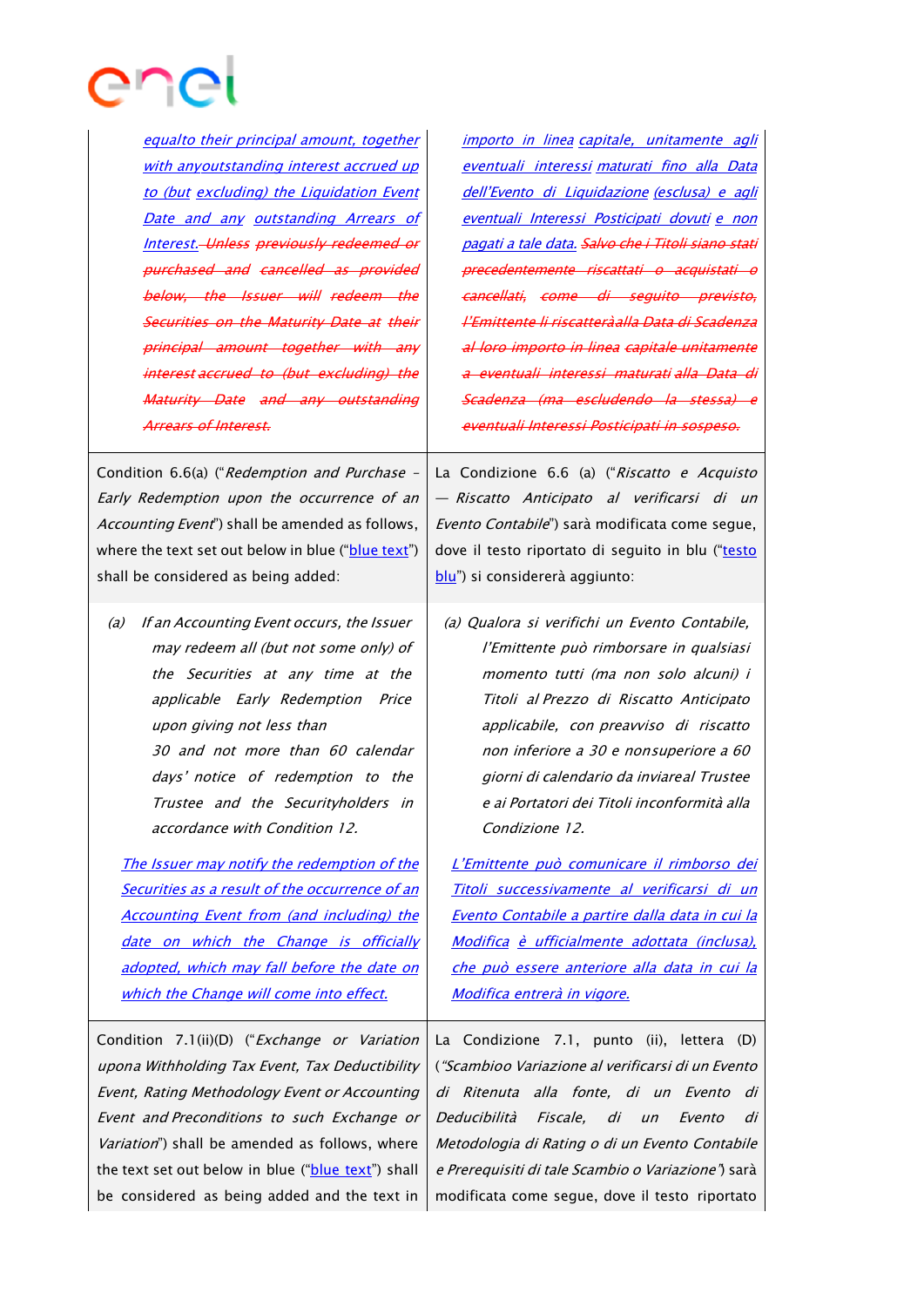

red strikethrough below ("red strikethrough text") shall be considered asbeing deleted:

> (D) in the case of a Rating Methodology Event, the aggregate nominal amount of the Exchanged Securities or Varied Securities (as the case may be) is assigned "equity credit" by the relevant Rating Agency that isequal to or greater than that which was assigned to the Securities on the **Issue Consent** Date (or if "equity credit" is not assigned to the Securities by the relevant Rating Agency on the **Issue** Consent Date, at the date on which "equity credit" is assignedby such Rating Agency for the first time),

Condition 8.1 ("Taxation - Payment without Withholding") shall be amended as follows, where the text in red strikethrough below ("red strikethrough text") shall be considered as being deleted:

#### 8.1 Payment without Withholding

All payments of principal and interest in respectof the Securities and Coupons by the Issuer will be made without withholding or deduction for oron account of any Taxes imposed or levied by oron behalf of any Tax Jurisdiction, unless such withholding or deduction of the Taxes is required by law. In such event, the Issuer will pay such additional amounts (the "Additional Amounts") as may be necessary in order that the net amounts received by the Securityholders and Couponholders after such withholding or deduction shall equal the respective amounts of principal and interest which

di seguito in blu ("testo blu") sarà considerato aggiunto e il testo riportato di seguito inbarrato rosso ("testo barrato rosso") sarà considerato eliminato:

> (D) laddove si verifichi un Evento di Metodologia di Rating, all'importo nominale aggregato dei Titoli in Scambio <sup>o</sup> dei Titoli Variati (a secondadel caso) è assegnato l'"equity credit" dalla competente Agenzia di Rating che è pari a, o maggiore di, quello che era stato assegnato ai Titoli alla Data di Emissione del Consenso (o sel'"equity credit" non è assegnato ai Titoli dalla competente Agenzia di Rating alla Data di Emissione del Consenso, alla data in cui l'"equity credit" è assegnato da tale Agenzia di Rating per la prima volta),

La Condizione 8.1 ("Imposizione fiscale -Pagamento senza Ritenuta") sarà modificata come segue, dove il testo riportato di seguito in barrato rosso ("testo barrato rosso") sarà considerato eliminato:

#### 8.1 Pagamento senza Ritenuta

Tutti i pagamenti dell'importo in linea capitalee degli interessi relativi ai Titoli e alle Cedole da parte dell'Emittente saranno effettuati senza ritenuta <sup>o</sup> deduzione per, <sup>o</sup> in ragione di, eventuali Imposte prescritte o tassate da, o per conto di, qualsiasi Giurisdizione Fiscale, salvoche tale ritenuta o deduzione delle Imposte sia prescritta dalla legge. In tal caso, l'Emittente pagherà gli importi aggiuntivi (gli "Importi Aggiuntivi") che siano necessari affinché gli importi netti ricevuti dai Portatori dei Titoli e dai Titolari delle Cedole al netto di tale ritenuta o deduzione siano pari ai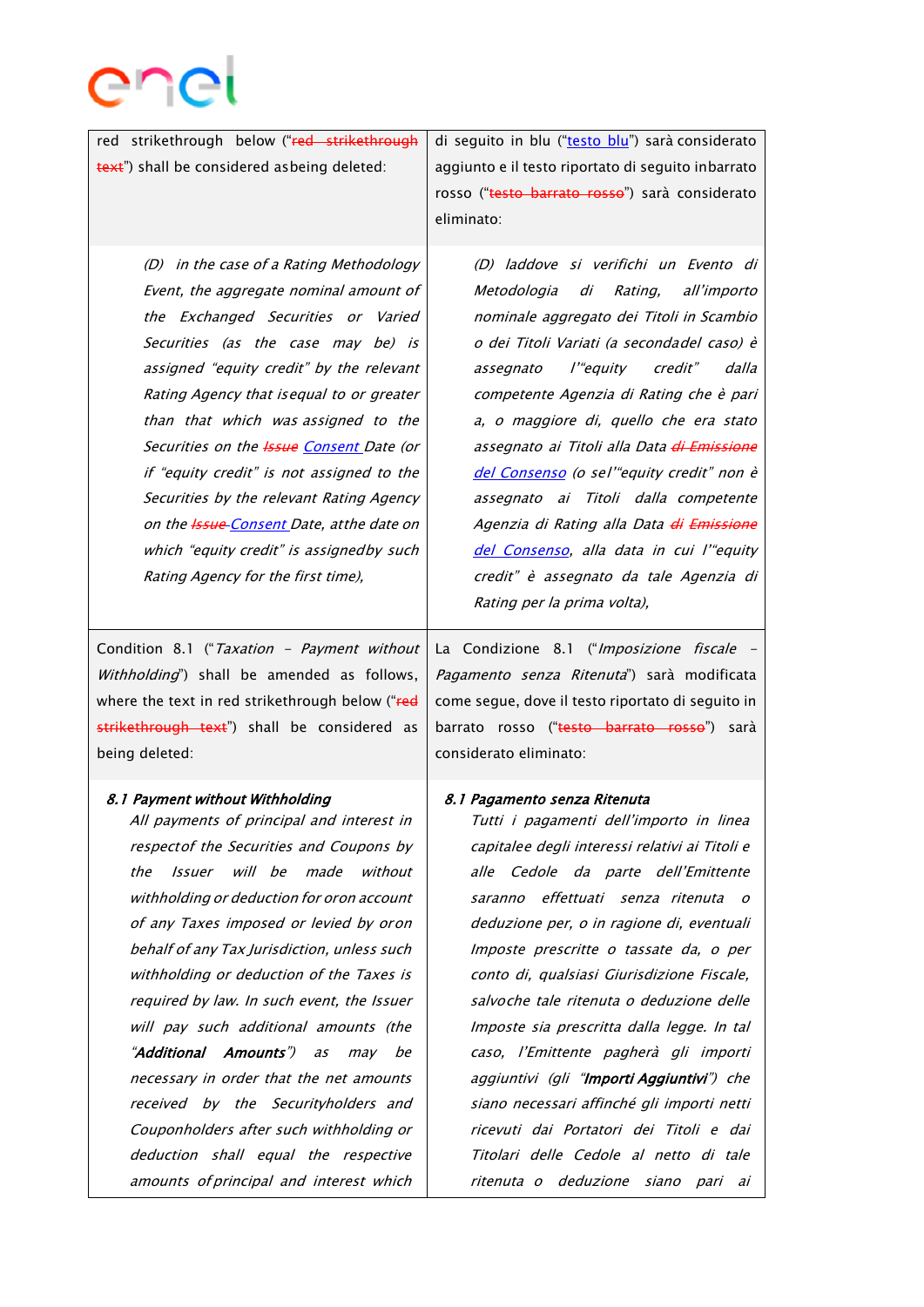

would otherwise have been receivable in respect of the Securities or, as the case may be, Coupons in the absence of such withholding or deduction; except that no Additional Amounts shall be payable:

- *(a)* in respect of any Security or Couponpresented for payment
	- *(i)* in any Tax Jurisdiction; or
	- *(ii)* by or on behalf of a holder who is liable for such Taxes in respect of such Security or Coupon by reason ofhis having some connection with a Tax Jurisdiction other than the mere holding of such Security or Coupon; or
	- *(iii)* by or on behalf of <sup>a</sup> holder who would be able to avoid such withholding or deduction by making <sup>a</sup> declaration or any other statement including, but not limited to, a declaration of residenceor non-residence, but fails to do so; or
	- *(iv)* more than 30 days after the Relevant Date except to the extent that the holder thereof would have been entitled to an Additional Amount on presenting the same for payment on such thirtieth day assuming that day to have been a Presentation Date (asdefined in Condition 5); or
- (b) in relation to any payment or deduction on account of imposta sostitutiva pursuant to Decree No. 239 as amended and/or supplemented or, for the avoidance

rispettivi importi in linea capitale e agli interessi che sarebbero altrimenti dovuti con riferimento ai Titoli o, se del caso, alle Cedole in assenza di tale ritenutao deduzione; salvo che nessun Importo Aggiuntivo sarà pagabile:

- *(a)* in relazione a qualsiasi Titolo o Cedola presentati per il pagamento
	- *(i)* in qualsiasi Giurisdizione Fiscale; o
	- *(ii)* da o per conto di un titolare che è responsabile di tali Imposte in relazione a tale Titolo o Cedola a causa del suo collegamento con qualsiasi Giurisdizione Fiscale, diverso dalla mera detenzione di tale Titolo o Cedola; <sup>o</sup>
	- *(iii)*da, <sup>o</sup> per conto di, un titolare che sarebbe in grado di evitare tale ritenuta <sup>o</sup> deduzione prestando una dichiarazione <sup>o</sup> qualsiasi altra attestazione che comprenda, a titolo esemplificativo ma non esaustivo, una dichiarazione di residenza <sup>o</sup> di nonresidenza, ma omette di farlo; <sup>o</sup>
	- *(iv)*oltre 30 giorni dopo la Data di Riferimento, salvo nella misura in cui un titolare avrebbe avuto diritto a un Importo Aggiuntivo presentando lo stesso Titolo o la stessa Cedola per il pagamento in tale trentesimo giorno, supponendo che tale giorno corrisponda <sup>a</sup> una Data di Presentazione (come definita nellaCondizione 5); <sup>o</sup>
- (b) con riferimento a qualsiasi pagamento o deduzione a titolo di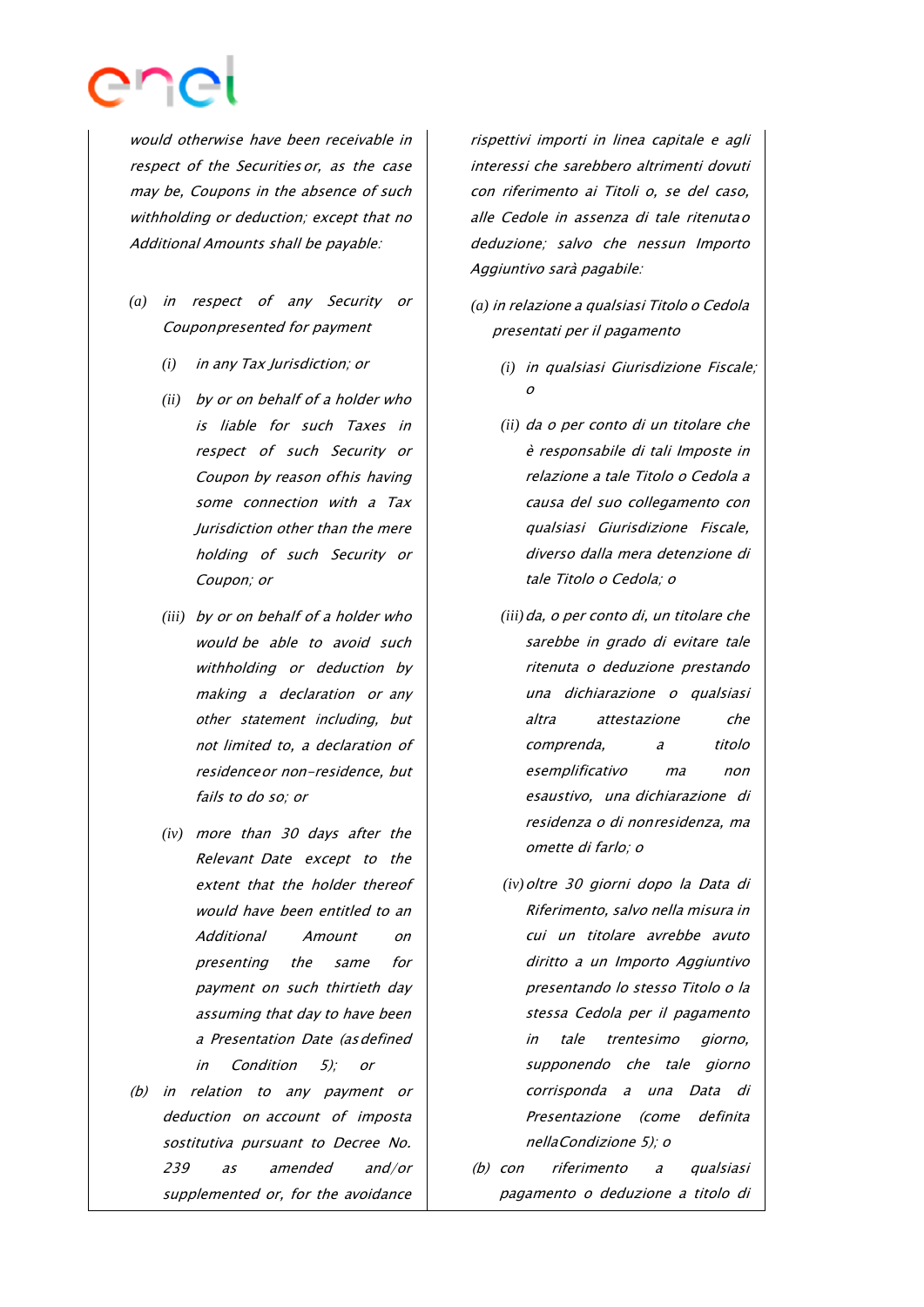

of doubt, Italian Legislative Decree No. 461 of 21 November 1997 as amended and supplemented and in all circumstances in which the procedures set forth in Decree No. 239 in order to benefit from <sup>a</sup> tax exemption have not been met or complied with; or

- (c) where such withholding or deduction is required to be made pursuant to Law Decree 30 September 1983, No. 512 converted into law with amendments by Law 25 November 1983, No. 649, as amended and supplemented; or
- $(c)$   $(d)$  in the event of payment by the Issuer to a non-Italian resident holder, to the extentthat the holder is resident in a country which does not allow for <sup>a</sup> satisfactory exchange of information with the Italian authorities.

Notwithstanding anything to the contrary contained herein, the Issuer (and any other person making payments on behalf of the Issuer)shall be entitled to withhold and deduct any amounts required to be deducted or withheld pursuant to an agreement described in Section 1471(b) of the U.S. Internal Revenue Code of 1986, as amended (the "Code"), or otherwise imposed pursuant to (i) Sections 1471 through 1474 of the Code, or (ii) any regulations thereunder or official interpretations thereof, or

*(E)* (iii) an intergovernmental agreement between the United States and another jurisdiction facilitating the implementation thereof, or (iv) any law implementing such anintergovernmental imposta sostitutiva ai sensi del Decreto n. 239, come modificato e/o integrato o, a scanso di equivoci, del Decreto Legislativo n. 461 del 21 novembre 1997, come modificato <sup>e</sup> integrato, e in ogni caso in cui non siano state compiute o adempiute le procedure previste dal Decreto n. 239 al fine di beneficiare di un'esenzione fiscale; <sup>o</sup>

- (c) laddove l'applicazione di tale ritenuta o deduzione sia imposta ai sensi del DecretoLegge n. 512 del 30 settembre 1983, convertito in legge con modifiche dalla Legge n. 649 del 25 novembre 1983, come modificata <sup>e</sup> *integrata:*
- $(c)$   $(d)$  in caso di pagamento da parte dell'Emittente a un titolare non residente in Italia, nella misura in cui il titolare sia residente in un paese che non consente uno scambio soddisfacente di informazioni con le autorità italiane.

Fatto salvo quanto altrimenti disposto nel presente documento, l'Emittente (e qualsiasi altro soggetto che effettua pagamenti per conto dell'Emittente) avrà diritto di ritenere <sup>e</sup> dedurre qualsiasi importo che sia necessario dedurre o ritenere ai sensi in un accordo previsto dalla Sezione 1471(b) dello U.S. Internal Revenue Code (Codice delle Entrate interne degli Stati Uniti) del 1986, come modificato (il "Codice"), o altrimenti prescritto da (i) le Sezioni da 1471a 1474 del Codice, o (ii) qualsiasi regolamento ivi connesso <sup>o</sup> da relative interpretazioni ufficiali, o (iii) un accordo intergovernativo tra gli Stati Uniti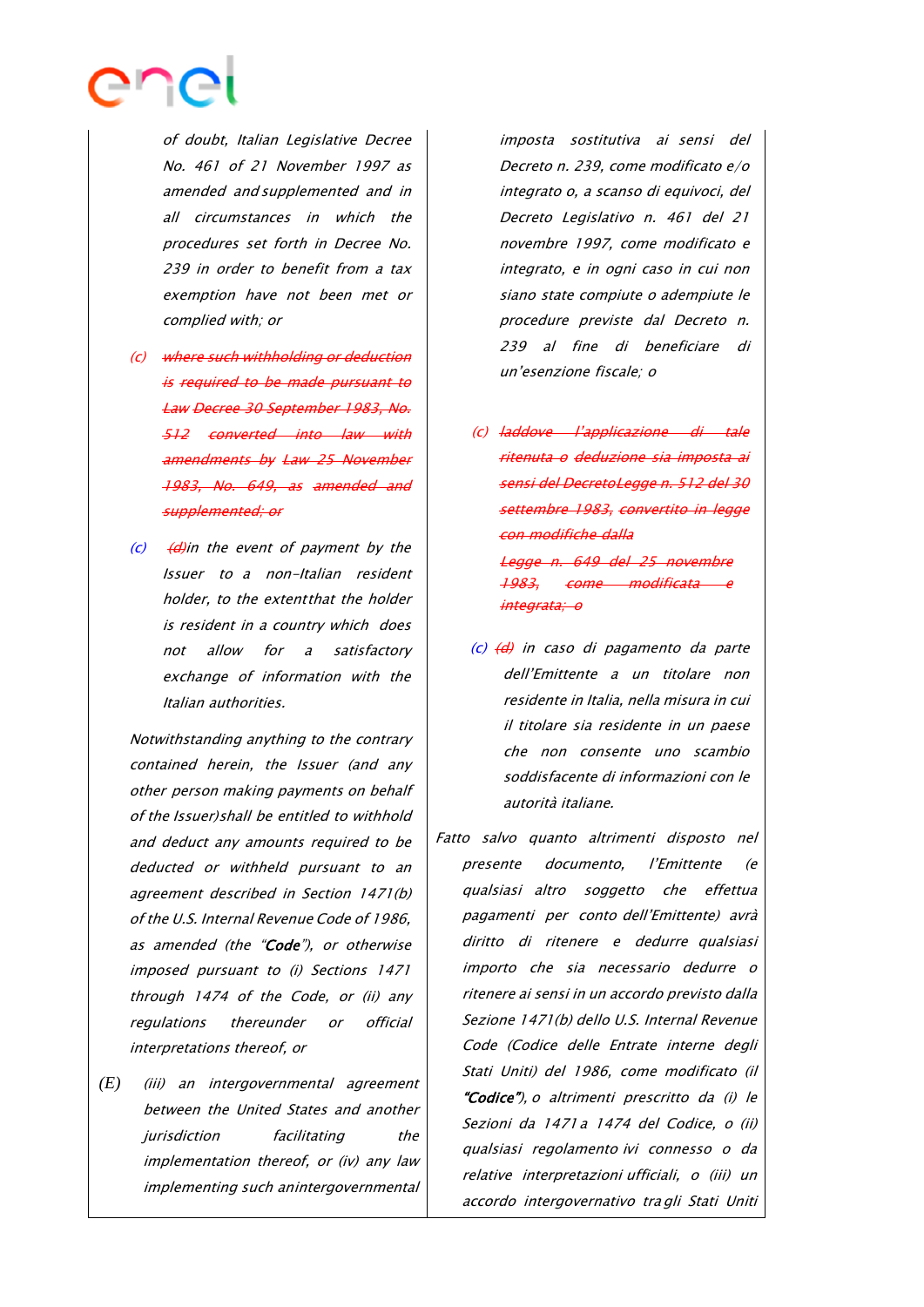

| agreement (any such withholding or<br>deduction, a "FATCA Withholding"), and<br>no person shall be required to pay any<br>additional amounts in respect ofFATCA<br>Withholding.                                                                                                                                                                                                                                                                                                                                                                                                                                                                                                                                                                  | ed un altro ordinamento che vi agevoli<br>l'attuazione, o (iv) qualsiasi disposizione di<br>legge attuativa di un siffatto accordo<br>intergovernativo (intendendosi per tale<br>ritenuta o deduzione, una<br>"Ritenuta<br>FATCA"), e a nessun soggetto sarà imposto<br>di corrispondere importi aggiuntivi con<br>riguardo alla Ritenuta FATCA.                                                                                                                                                                                                                                                                                                                                                                                                                                                                               |
|--------------------------------------------------------------------------------------------------------------------------------------------------------------------------------------------------------------------------------------------------------------------------------------------------------------------------------------------------------------------------------------------------------------------------------------------------------------------------------------------------------------------------------------------------------------------------------------------------------------------------------------------------------------------------------------------------------------------------------------------------|--------------------------------------------------------------------------------------------------------------------------------------------------------------------------------------------------------------------------------------------------------------------------------------------------------------------------------------------------------------------------------------------------------------------------------------------------------------------------------------------------------------------------------------------------------------------------------------------------------------------------------------------------------------------------------------------------------------------------------------------------------------------------------------------------------------------------------|
| Condition<br>("Events<br>of Default<br>10<br>and<br><i>Enforcement</i> ") shall be amended as follows,<br>where the text set out below in blue ("blue<br>text") shall be considered as being added and<br>the text in red strikethrough below ("red<br>strikethrough text") shall be considered as<br>being deleted:                                                                                                                                                                                                                                                                                                                                                                                                                             | La Condizione 10 ("Eventi di Inadempimento ed<br>Esecuzione") sarà modificata come segue, dove<br>il testo riportato di seguito in blu ("testo blu")<br>sarà considerato aggiunto e il testo riportato di<br>seguito in barrato rosso ("testo barrato rosso")<br>sarà considerato eliminato:                                                                                                                                                                                                                                                                                                                                                                                                                                                                                                                                   |
| <b>Enforcement on the Liquidation Event</b><br>10<br>Date and No Events of Default and<br>Enforcement<br>10.1 No Events of Default                                                                                                                                                                                                                                                                                                                                                                                                                                                                                                                                                                                                               | 10 Esecuzione alla Data dell'Evento di<br>Liquidazione e Assenza di Eventi di<br>Inadempimento e di Esecuzione<br>10.1 Assenza di Eventi di Inadempimento                                                                                                                                                                                                                                                                                                                                                                                                                                                                                                                                                                                                                                                                      |
| There are no events of default in<br>relation to the Securities.<br>On the Liquidation Event Date, the<br><b>Securities will become due and payable</b><br>at an amount equal to their principal<br>amount, together with any outstanding<br>interest accrued up to (but excluding)<br>the Liquidation Event Date and any<br>outstanding Arrears of Interest.<br>On or following the Liquidation Event<br>Date, no payments will be made in<br>relation to the Junior Securities of the<br><b>Issuer before all amounts due, but</b><br>unpaid, on the Securities have been paid<br>by the Issuer.<br>If any of the following events (each an<br><del>"Event of Default") occurs, then the</del><br><b>Issuer shall, without notice from the</b> | Non sussistono eventi di<br>inadempimento inrelazione ai Titoli.<br>Alla Data dell'Evento di Liquidazione, i<br>Titolisaranno dovuti ed esigibili per un<br>importo pari al loro importo in linea<br><u>unitamente agli eventuali</u><br>capitale,<br>interessi residui maturati fino alla Data<br>dell'Evento di Liquidazione (esclusa) e<br>non pagati e agli Interessi Posticipati<br>dovuti e non pagati a taledata.<br><u>Alla Data dell'Evento di Liquidazione o</u><br><u>successivamente alla stessa, non</u><br><u>effettuati pagamenti in</u><br>saranno<br>relazione ai Titoli Junior dell'Emittente<br>prima che tutti gli importi dovuti, ma<br>non pagati, in relazione ai Titoli siano<br>stati corrisposti dall'Emittente.<br>Qualora și verifichi uno qualsiasi dei<br>seguentieventi (ciascuno un "Evento di |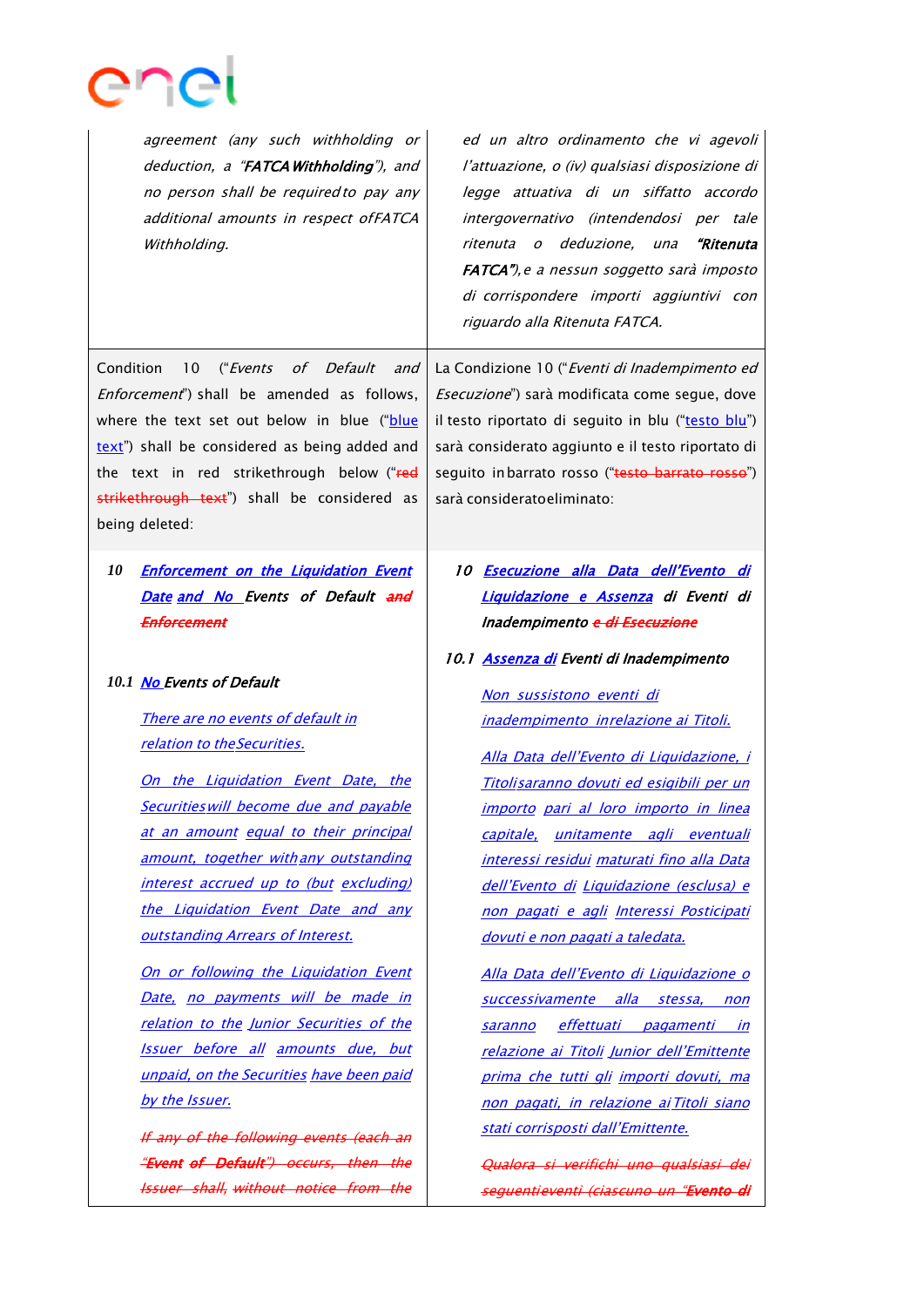

Trustee, be deemed to be in default under the Trust Deed, the Securities and the Coupons and the Trustee atits sole discretion may (subject to its being indemnified and/or secured and/or prefunded to its satisfaction) and subject to Condition 10.3 (i) in the case of sub-paragraph (a) below, institute steps in order to obtain a judgment against the Issuer for any amounts due in respect of the Securities, including the institution of Insolvency Proceedings against the Issuer and (ii) in the case of each of sub- paragraphs (a) and (b) below, file a proof of claim and participate in any Insolvency Proceedings or proceedings for the liquidation, dissolution or winding-up of the Issuer (in which Insolvency Proceedings, liquidation, dissolution or winding-up the Securities shall immediately become due and payable at their principal amount togetherwith any accrued but unpaid interest up to (but excluding) the date on which the **Securities** 

become so due and payable and any outstanding Arrears of Interest):

- *(a)* default is made by the Issuer in the payment of any interest which is due and payable in respect of the Securities and the default continues for a period of 30 days or more; or
- *(b)* <sup>a</sup> judgment is given for the voluntary or judicial winding up, dissolution or liquidation of the Issuer or restructuring of the Issuer's liabilities pursuant to any Insolvency Proceedings or under any applicable bankruptcy or

Inadempimento"), l'Emittente dovrà, senza preavviso da parte del Trustee, essere considerato in stato inadempimento ai sensi del Trust Deed, dei Titoli e delle Cedolee il Trustee a sua esclusiva discrezione potrà (a condizione che si ritenga congruamente indennizzato e/o garantito e/o prefinanziato) e fatta salva la Condizione 10.3 (i) nel caso del seguente sottoparagrafo (a), adottare misure al fine di ottenere una decisione giudiziaria nei confronti dell'Emittente per eventuali importi dovuti in relazione ai Titoli, compresa l'instaurazione di Procedure di Insolvenza nei confronti dell' Emittente <sup>e</sup> (ii) nel caso diciascuno dei seguenti sottoparagrafi (a) <sup>e</sup> (b), depositare una prova di credito e partecipare <sup>a</sup> qualsiasi Procedura di Insolvenza <sup>o</sup> <sup>a</sup> procedure per la liquidazione <sup>o</sup> lo scioglimento dell'Emittente (in occasione della cui Procedura di Insolvenza, della cui liquidazione <sup>o</sup> del cui scioglimento i Titoli diverranno immediatamente dovuti ed esigibili al loro importo in linea capitale unitamente a eventuali interessi maturati e non pagati fino a (ma esclusa) la data in cui iTitoli diventano dovuti ed esigibili <sup>e</sup> qualsiasiInteresse Posticipato residuo):

- *(a)* l'Emittente è inadempiente rispetto alpagamento di eventuali interessi dovuti ed esigibili in relazione ai Titoli l'inadempimento persiste per un periodo pari, o superiore, <sup>a</sup> 30 giorni; <sup>o</sup>
- *(b)* viene resa una sentenza in merito alla liquidazione volontaria <sup>o</sup>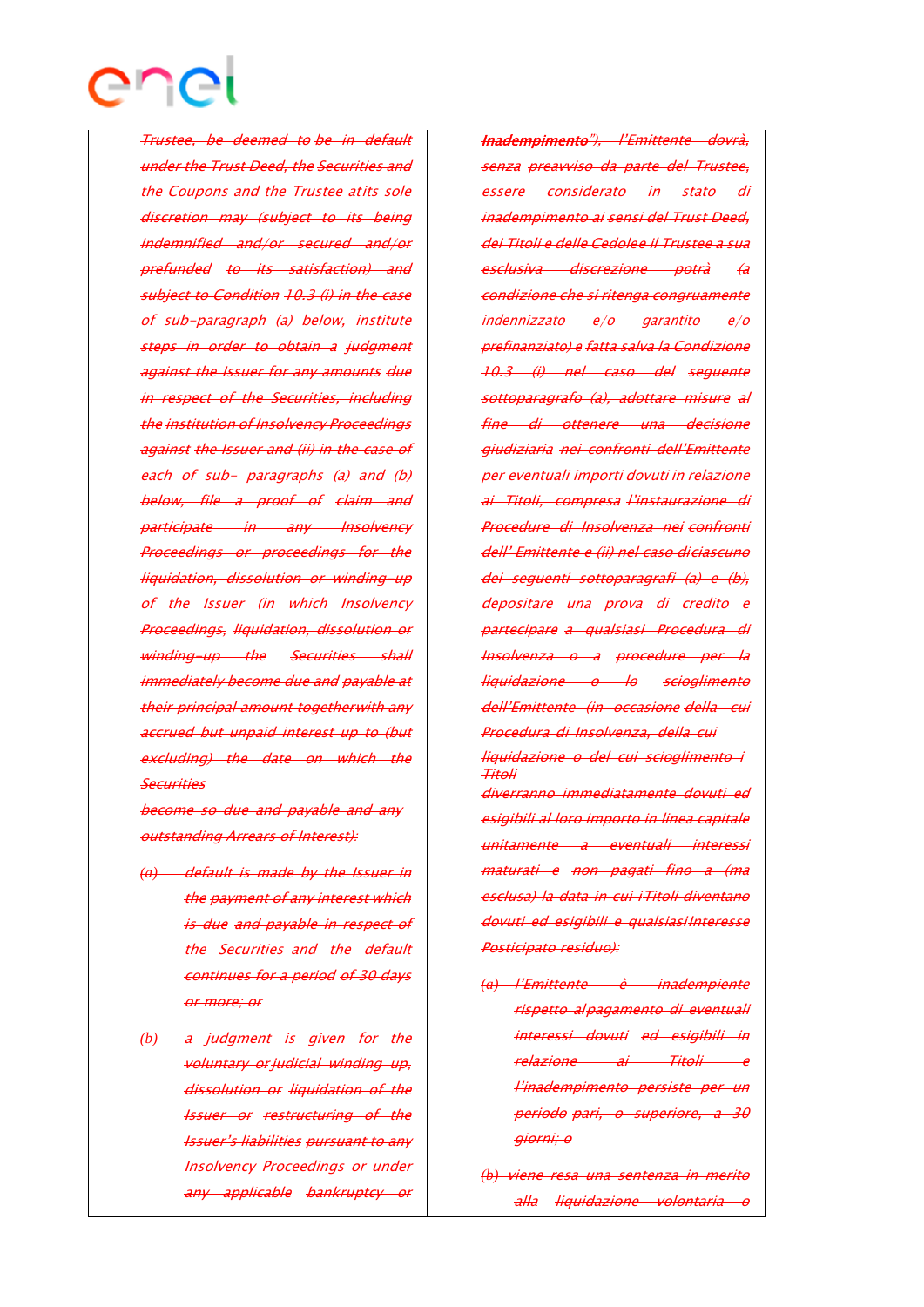insolvency law or if the Issuer is liquidated for any other reason (otherwise than for the purposeof a solvent amalgamation, merger or reconstruction under which the assets and liabilities of the Issuer are assumed by the entity resulting from such amalgamation, merger orreconstruction and such entity assumes the obligations of the Issuer in respect of the Securities and an opinion of an independent legal adviser of recognised standing in the Republic of Italy has been delivered to the Trustee confirming the same prior to the effective date of such amalgamation, merger or

enei

# 10.2 Enforcement in respect of nonpayment of principal

reconstruction).

# 10.2 Enforcement on the Liquidation Event **Date**

If default is made by the Issuer in the payment of any principal which has become due and payable in respect of the Securities in accordance with these Conditions and the default continues for aperiod of 10 days or more, On or following the Liquidation Event Date, the Trustee at its sole discretion and subject to Condition

giudiziale <sup>o</sup> allo scioglimento dell'Emittente o alla ristrutturazione delle passività dell'Emittente ai sensi di una Procedura di Insolvenza o di una qualsiasi legge applicabile in materia fallimentare o di insolvenza o se l'Emittente è liquidato per qualsiasi altro motivo (diverso da una incorporazione, fusione <sup>o</sup> ristrutturazione solvibili in base alla quale le attività <sup>e</sup> le passività dell'Emittente sono assunte dal soggettorisultante da tale incorporazione, fusione <sup>o</sup> ristrutturazione <sup>e</sup> tale soggetto assume gli obblighi dell'Emittente in relazione ai Titoli e al Trustee viene presentato un parere di un consulente legale indipendente di riconosciuta reputazione nella Repubblica italiana che conferma la stessa prima della dataeffettiva di tale incorporazione, fusione <sup>o</sup> ristrutturazione).

# 10.2 Esecuzione relativa al mancato pagamento del capitale

# 10.2 Esecuzione alla Data dell'Evento di Liquidazione

In caso di inadempimento da parte dell'Emittente nel pagamento di qualsiasi capitale che sia divenuto dovuto e esigibile in relazione ai Titoli in conformità alle presenti Condizioni <sup>e</sup> l'inadempimento persista per un periodo pari, o superiore, a10 giorni, Alla Data dell'Evento di Liquidazione <sup>o</sup> successivamente alla stessa,

il Trustee potrà a propria esclusiva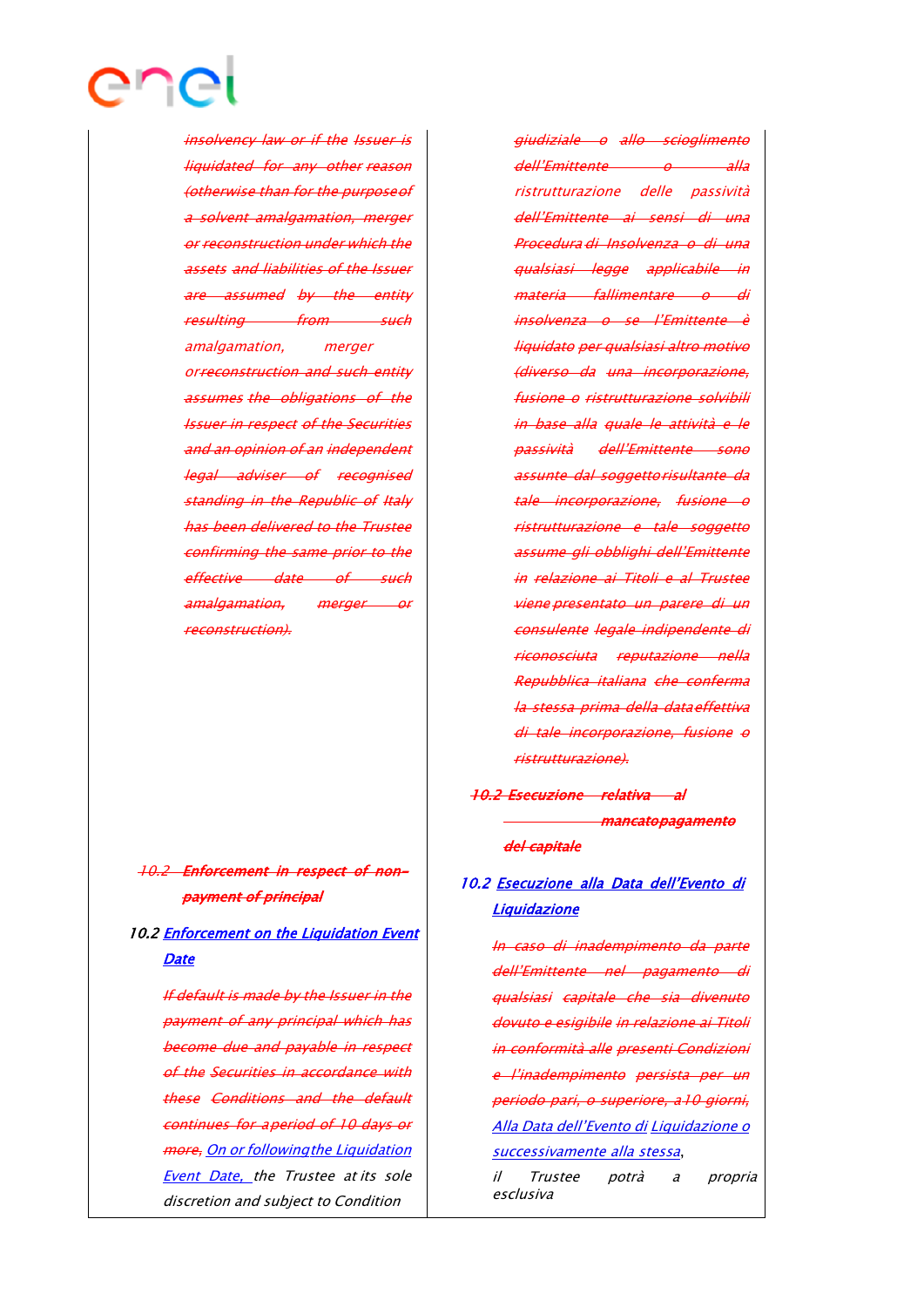

10.3 may (subject to its being indemnified and/or secured and/or prefunded to its satisfaction), institute steps in order to obtain a judgment against the Issuer for any amounts due in respect of the Securities, including the institution ofInsolvency Proceedings against the Issueror the filing of <sup>a</sup> proof of claim and participation in any Insolvency Proceedings or proceedings for the liquidation, dissolution or windingup of the Issuer (in which Insolvency Proceedings, liquidation, dissolution or winding-up the Securities shall immediately be due and payable at their principal amount together with any accrued but unpaid interest up to (but excluding) the date on which the Securities become so due and payable and any outstanding Arrears of Interest).

#### *10.3* Enforcement by the Trustee

- *(a)* Subject to sub-paragraph (b) below, the Trustee may at its discretion and without further notice, take such steps, actions or proceedings against the Issuer as it may think fit to enforce the provisions of the Trust Deed, the Securities and the Coupons, but in no event shall the Issuer, by virtue of the initiation of any such steps, actions or proceedings, be obliged to pay any sumor sums sooner than the same would otherwise have been payable by it.
- *(b)* The Trustee shall not be bound to take any action referred to in

discrezione e fatta salva la Condizione 10.3 (a condizione che si ritenga congruamente indennizzato e/o garantito e/o prefinanziato), adottare misure per ottenere una decisione giudiziaria nei confrontidell'Emittente per qualsiasi importo dovuto in relazione ai Titoli, compresa l'instaurazione di una Procedura di Insolvenza contro l'Emittente o il deposito di una prova di credito <sup>e</sup> la partecipazione <sup>a</sup> qualsiasi Procedura di Insolvenza <sup>o</sup> procedura volta alla liquidazione <sup>o</sup> allo scioglimento dell'Emittente (in occasione della cui Procedura di Insolvenza, della cui liquidazione o del cui scioglimento i Titoli diverranno immediatamente dovuti edesigibili al loro importo in linea capitale unitamente a eventuali interessi maturati e non pagati fino <sup>a</sup> (ma esclusa) la data in cui i Titoli diventano dovuti ed esigibili <sup>e</sup> qualsiasi Interesse Posticipato residuo).

## 10.3 Esecuzione da parte del Trustee

*(a)* Fatto salvo il seguente sotto-paragrafo b), il Trustee può, a propria discrezione e senza ulteriore comunicazione, adottare le misure, intraprendere le azioni <sup>o</sup> avviare le procedure nei confronti dell'Emittente che ritenga opportuni per fare rispettare le disposizioni dicui al Trust Deed, ai Titoli <sup>e</sup> alle Cedole, ma in nessun caso l'Emittente, in forza dell'adozionedi tali misure, azioni <sup>o</sup> procedure, è obbligata <sup>a</sup> corrispondere alcuna somma o alcune somme prima di quanto essa avrebbe altrimenti dovutocorrisponderle.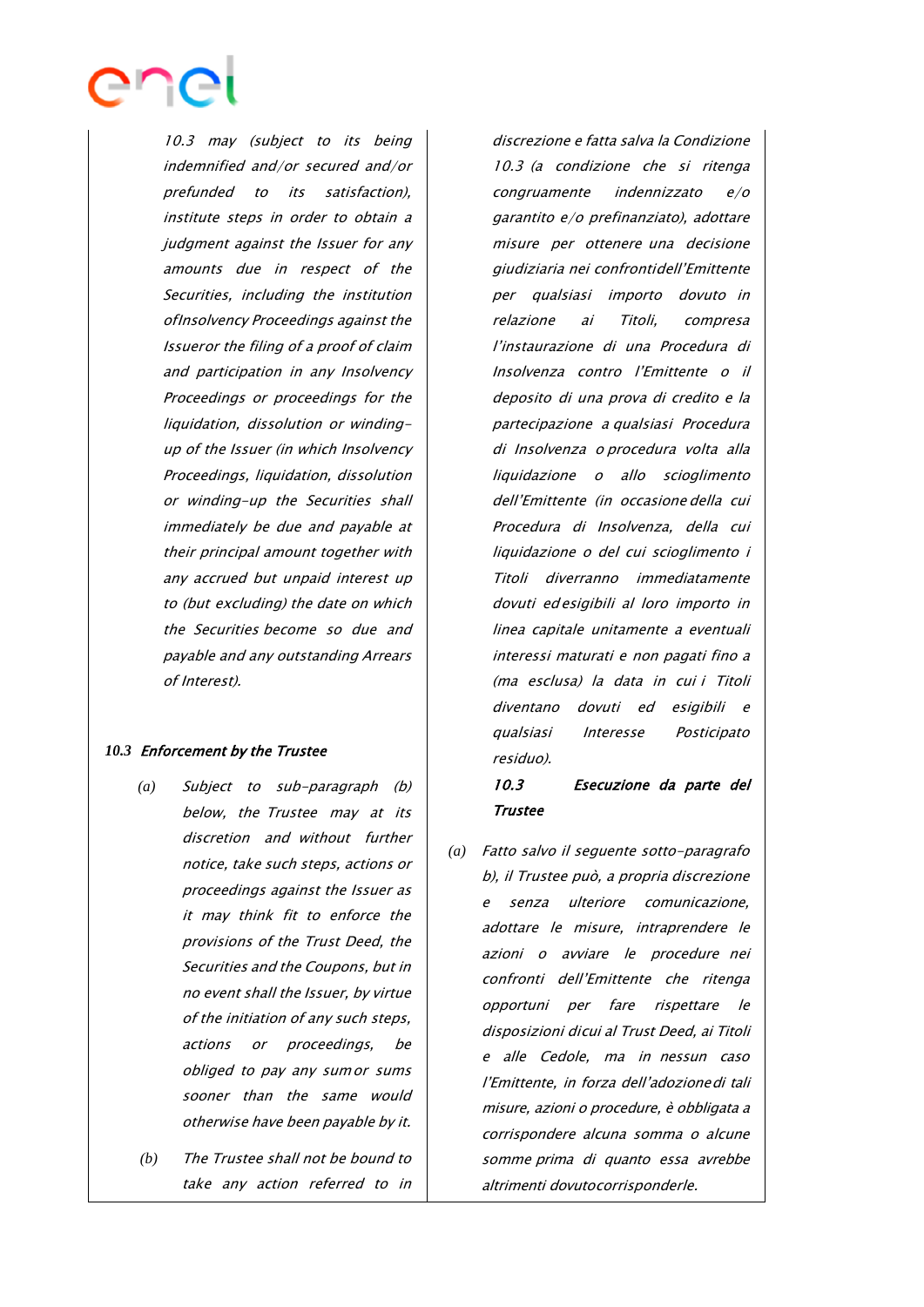

Conditions  $+0.1$ , 10.2 or 10.3(a) above or any otheraction or steps under or pursuant to the Trust Deed, the Securities or the Coupons unless (a) it has been so directed by an extraordinary resolution of the Securityholders or so requested in writing by the holders of at least one-quarter in principal amount of the Securities then outstanding and (b) it has been indemnified and/or secured and/or prefunded to its satisfaction.

#### *10.4* Enforcement by the Securityholders

No Securityholder or Couponholder shall be entitled to proceed directly against the Issuer or to institute any Insolvency Proceedings against the Issuer or to file a proof of claim and participate in any Insolvency Proceedingsor institute proceedings for the liquidation, dissolution or windingup of the Issuer unless the Trustee, having become bound so to proceed, fails so to do within a reasonable period and the failure shall be continuing, in which case the Securityholder or Couponholder shall have only such rights against the Issuer as those which the Trustee would have been entitled to exercise pursuantto this Condition 10.

#### *10.5* Limitation on remedies

No remedy against the Issuer, other than as referred to in this Condition 10, shall be available to the Trustee, the Securityholders and the Couponholders, whether for the recovery of amounts due in respect of the Securities or under the Trust Deed or in

*(b)* Il Trustee non sarà tenuto ad intraprendere alcuna azione di cui alle precedenti Condizioni +0.1, 10.2 o 10.3, lettera a), né qualsiasi altra azione o iniziativa nell'ambito o ai sensi del Trust Deed, dei Titoli o delle Cedole salvo che (a) abbia ricevuto istruzioniin tal senso da una delibera straordinaria dei Portatori dei Titoli <sup>o</sup> gli sia stato richiesto per iscritto dai titolari di almeno un quarto dell'importo in linea capitale dei Titoli al momento in circolazione <sup>e</sup> (b) si ritenga congruamente indennizzato e/o garantito e/o prefinanziato.

## *10.4* Esecuzione da parte dei Portatori dei Titoli

Nessun Portatore dei Titoli o Titolare delle Cedole avrà il diritto di procedere direttamente nei confronti dell'Emittente o di instaurare una Procedura di Insolvenza nei confronti dell'Emittente o di depositare una prova di credito <sup>o</sup> di partecipare <sup>a</sup> qualsiasi Procedura di Insolvenza <sup>o</sup> di instaurare procedure per la liquidazione o lo scioglimento dell'Emittente salvo che il Trustee, avendo assunto l'obbligo di procedere, ometta di farlo entro un termine ragionevole <sup>e</sup> che l'inadempimento persista, nel qual caso il Portatore del Titolo o il Titolare della Cedola disporrà soltanto dei diritti nei confronti dell'Emittente pari aquelli che il Trustee avrebbe avuto il diritto di esercitare ai sensi della presente Condizione 10.

*10.5* Limitazione dei rimedi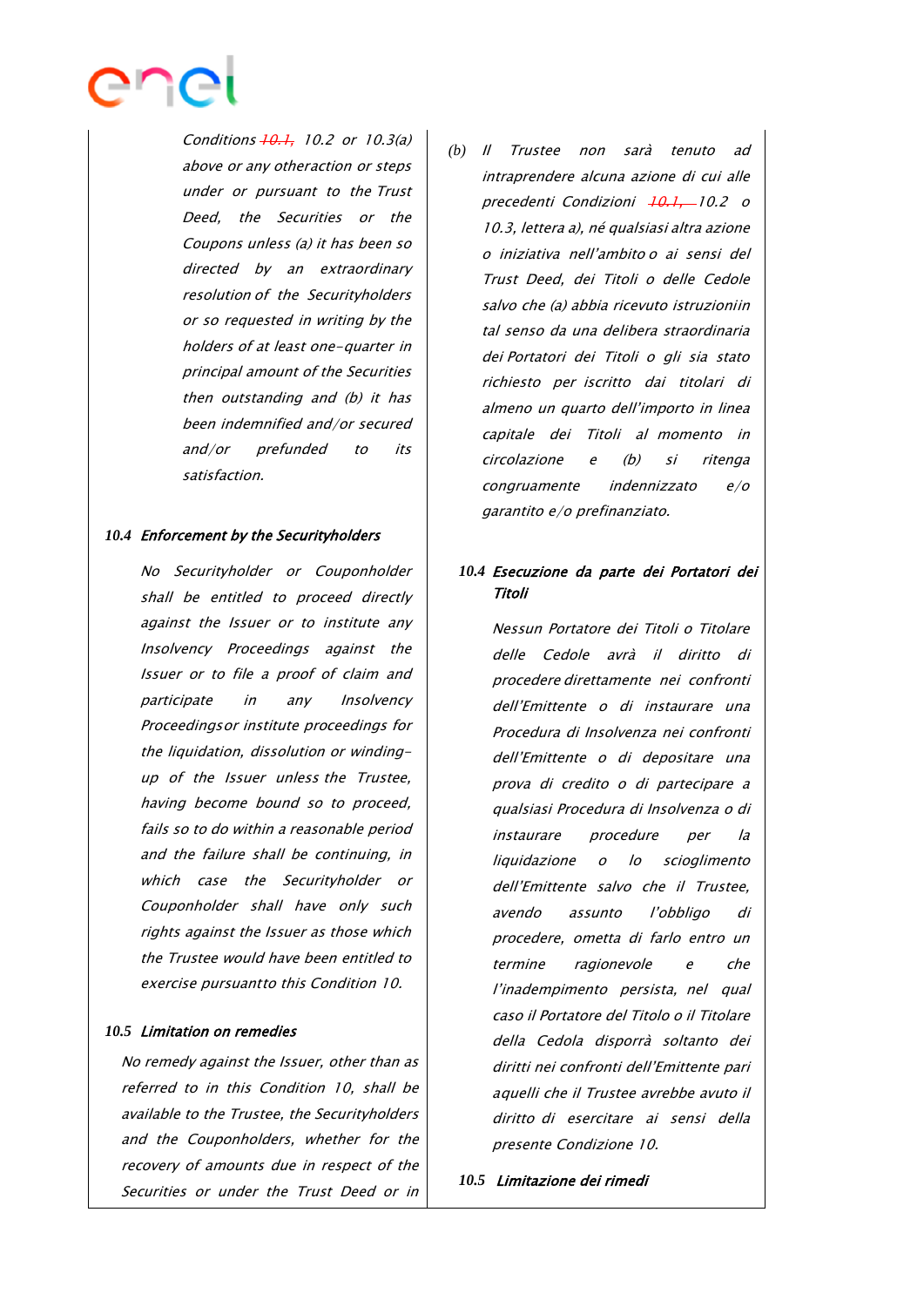

respect of any breach by the Issuer of any of itsother obligations under or in respect of the Securities, the Coupons and the Trust Deed. Al Trustee, ai Portatori dei Titoli <sup>e</sup> ai Titolari delle Cedole non sarà reso disponibile alcun rimedio nei confronti dell'Emittente, diverso da quelli indicati nella presente Condizione 10, sia per il recupero degli importi dovuti in relazione aiTitoli o ai sensi del Trust Deed, sia per qualsiasi violazione da parte dell'Emittentedi uno qualsiasi degli altri suoi obblighiderivanti dai Titoli, dalle Cedole <sup>e</sup> dal TrustDeed o con riferimento agli stessi. Paragraph 3 of Condition 13.1 ("Meetings of Securityholders, Modification, Waiver, Authorisation, Determination and Substitution ofthe Issuer" – "Meetings of Securityholders") shall be amended as follows, where the text set out below in blue ("blue text") shall be considered as being added and the text in red strikethrough below ("red strikethrough text") shall be considered as being deleted: Il paragrafo 3 della Condizione 13.1 ("Assemblee dei Portatori dei Titoli, Modifica, Rinuncia, Autorizzazione, Determinazione <sup>e</sup> Sostituzione dell'Emittente" — "Assemblee dei Portatori dei Titoli") sarà modificato come segue, dove il testo riportato di seguito in blu ("testo blu") sarà considerato aggiunto e il testo riportato di seguito in barrato rosso ("testo barrato rosso") sarà consideratoeliminato: The majority to pass a resolution at any meeting (including, where applicable, an adjourned meeting) will be at least twothirds of the aggregatenominal amount of the outstanding Securities represented at the meeting; provided however that (A) certain proposals, as set out in Article 2415 of the Italian Civil Code (including, for the avoidance of doubt, (a) any modification of the method ofcalculating the amount payable or modification of the date of maturity or fixed for redemption or any date for payment of interest or, where applicable, ofthe method of calculating the date of payment in respect of any principal or interest in respect of the Securities or change of the subordination provisionsof the Trust Deed and (b) any alteration of the currency in which payments under the La maggioranza per approvare una delibera in qualsiasi assemblea (compresa, se del caso, un'assemblea rinviata) sarà pari ad almeno due terzi dell'importo nominale aggregato dei Titoli in all'assemblea; <sup>a</sup> condizione tuttavia che (A) talune proposte, come previsto dall'articolo 2415 del Codice Civile (compresa, <sup>a</sup> scanso di equivoci, (a) qualsiasi modifica del metodo di calcolo dell'importo dovutoo la modifica della data <del>di scadenza o</del> fissata per il rimborso <sup>o</sup> qualsiasi data per il pagamento di interessi o, se del caso, del metodo di calcolo della data di pagamento per qualsiasi importo in linea capitale <sup>o</sup> interesse in relazione ai Titoli <sup>o</sup> la modifica delle clausole di subordinazione del Trust Deed e (b)

Securities are to be made or the

circolazione rappresentati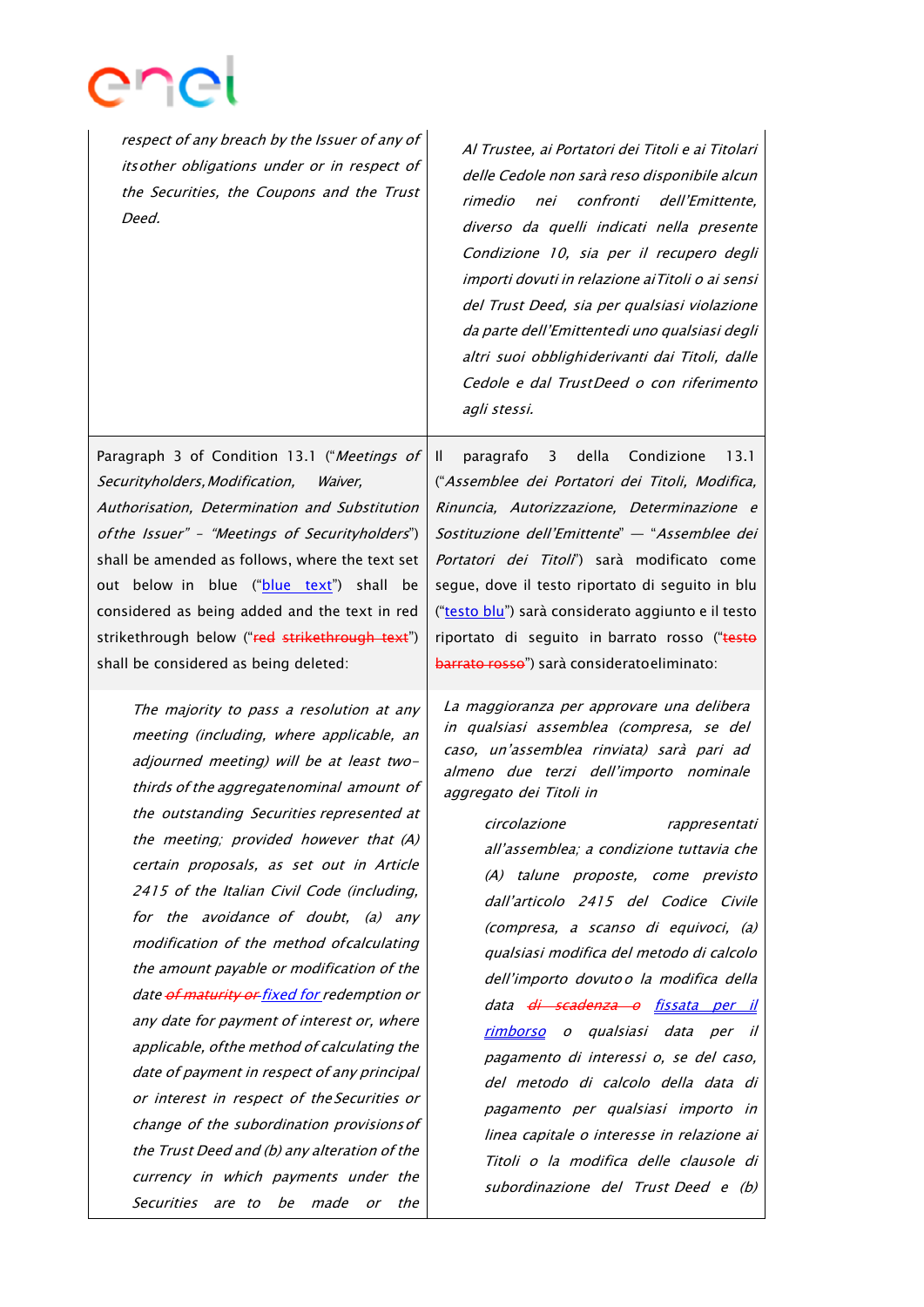

denomination of the Securities) may only be sanctioned by a resolution passed at a meeting of the Securityholders by the higher of (i) one or more persons holding or representing not lessthan one half of the aggregate nominal amount of the outstanding Securities, and (ii) one or morepersons holding or representing not less than two thirds of the Securities represented at the meeting and (B) the Issuer's by-laws may in each case (to the extent permitted under applicable Italian law) provide for higher majorities.

qualsiasi modifica della valuta in cui devono essere effettuati i pagamenti relativi ai Titoli o della denominazione dei Titoli) possono essere sanzionati solo con una delibera approvata in un'assemblea dei Portatori dei Titoli dal numero maggiore tra (i) uno <sup>o</sup> più soggetti titolari <sup>o</sup> rappresentanti almeno la metà dell'importonominale aggregato dei Titoli in circolazione, e (ii)uno o più soggetti che detengono o rappresentano almeno due terzi dei Titoli rappresentati all'assemblea e (B) lo statuto dell'Emittente può in ciascun caso (nella misura consentita dalla legge italiana applicabile) prevedere maggioranze più elevate.

Condition 13.3 ("Meetings of Securityholders, Modification, Waiver, Authorisation, Determinationand Substitution of the Issuer" – "Waiver, authorisation, determination and exercise by theTrustee of discretions etc.") shall be amended as follows, where the text set out below in red strikethrough below ("red strikethrough text") shallbe considered as being deleted:

# 13.3 Waiver, authorisation, determination and exercise by the Trustee of discretions etc.

The Trustee may agree, without the consent of the Securityholders or Couponholders, to any modification (except as mentioned in theTrust Deed) of, or to the waiver or authorisation of any breach or proposed breach of, any of the provisions of the Securities or the Trust Deedor determine, without any such consent as aforesaid, that any Event of Default shall not be treated as such, where, in any such case, it is not, in the opinion of the Trustee, materially prejudicial to the interests of the

La Condizione 13.3 ("Assemblee dei Portatori dei Titoli, Modifica, Rinuncia, Autorizzazione, Determinazione e Sostituzione dell'Emittente" — "Rinuncia, autorizzazione, determinazione ed esercizio da parte del Trustee dei poteri discrezionali, ecc.") sarà modificata come segue, dove il testo riportato di seguito in barrato rosso ("testo barrato rosso") sarà considerato eliminato:

# 13.3 Rinuncia, autorizzazione, determinazione ed esercizio da parte del Trustee dei poteri discrezionali, ecc.

Il Trustee può accettare, senza il consenso dei Portatori dei Titoli o dei Titolari delle Cedole, qualsiasi modifica (fatto salvo quanto previsto nel Trust Deed) a, rinuncia a, autorizzazione di, qualsiasi violazione o proposta di violazione di una qualsiasi delle disposizioni dei Titoli o del Trust Deed o stabilire, senza il consenso di cui sopra, che qualsiasi Evento di Inadempimento dovrà non essere trattato come tale, laddove, in ogni caso, tale circostanza non sia, <sup>a</sup> parere del Trustee, sostanzialmente pregiudizievole per gli